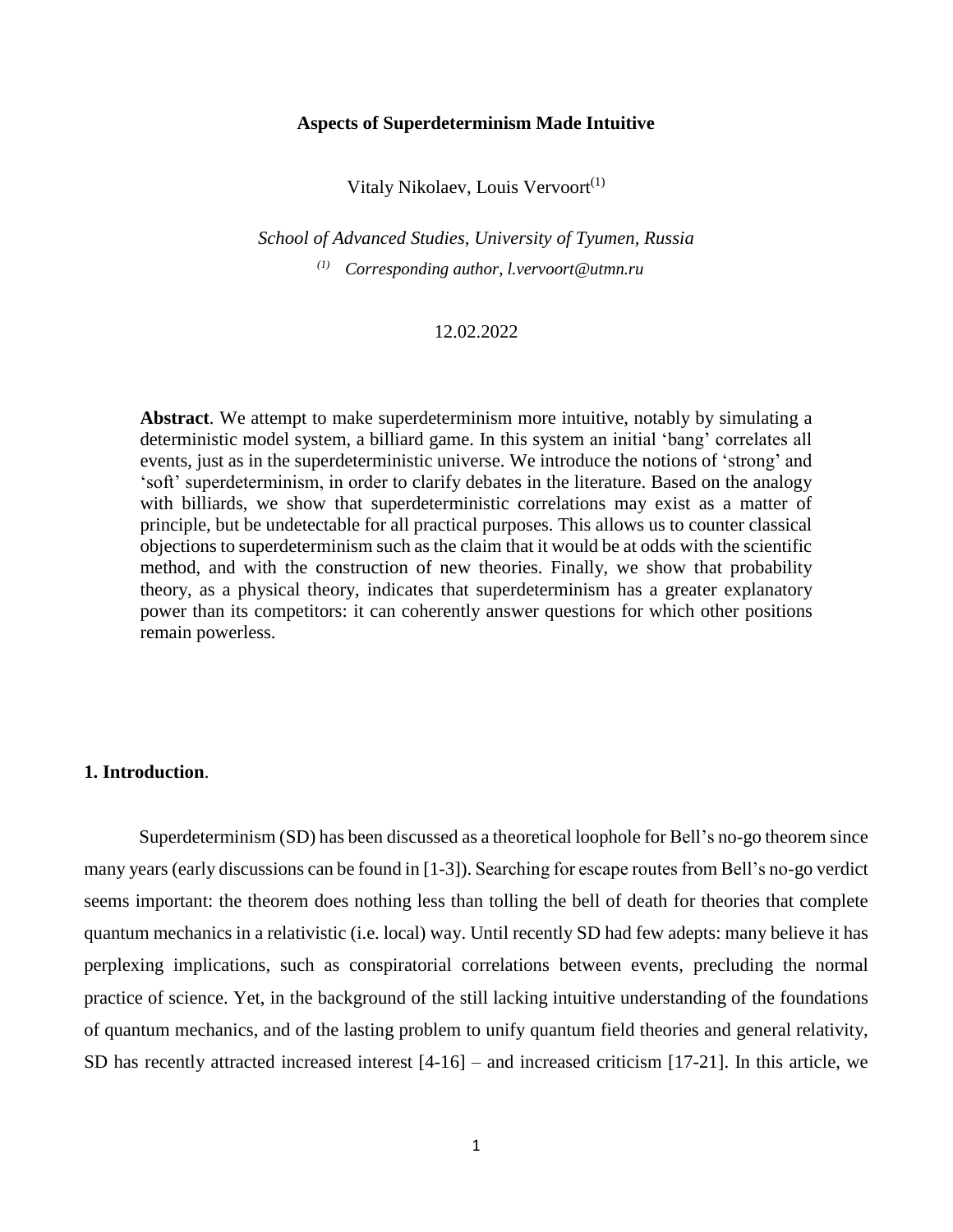wish to contribute to clarifying some aspects of SD; by the same token we hope to rebut some of its criticisms.

The most frequent objections to SD are (these criticisms are intimately related but differentiated in the literature): C1) it would preclude doing science because it posits a statistical dependence between observed properties and the choice of test conditions (e.g. [1, 20, 21]); C2) it would not allow for the development of new physical theories (e.g. [19, 20]; C3) it would contradict free will; C4) it would imply a cosmic conspiracy between (all) physical systems and/or would need fine-tuned initial conditions [e.g. 1, 17, 21]. Proponents of SD can point to the fact that C3) ('No Free Will') and C4) ('Conspiracy') are metaphysically tainted and are therefore not really a physics problem (more on this in Section 5); but C1) ('No Science') and C2) ('No Theories'), if true, would mean the end of SD as a physical solution to Bell's theorem. Recently Hossenfelder and Palmer [11] have proposed their answer to most of these objections, but at least some of their arguments have been found unclear or wanting by others [20-21]. Furthermore, it is clear from the cited articles that researchers can have a quite different understanding of what SD exactly amounts to. To make the situation even more complex, there is a body of literature that focuses on a closely related loophole for Bell's theorem, namely the 'contextuality' loophole [22-25]. Thus, a clarification of the debate would be helpful.

The article is organized as follows. In Section 2 we will define SD, and briefly explain how it could offer a solution to Bell's no-go verdict (we can be brief here because these arguments are well-known). It will prove useful to distinguish two types of SD, which we will term 'strong' and 'soft': they correspond to two very different interpretations of the variables in the defining formula. We will discuss how the two most recent superdeterministic models [8, 12] relate to this classification. A key idea here is that strong SD is only fully described by a hypothetical ultimate ToE (Theory of Everything) that would allow one to predict every event, including human actions, based on the degrees of freedom describing the Planck epoch – surely an elusive theory, yet quite natural to physical thinking. Soft SD corresponds to realistic hidden-variable (HV) theories. In Section 3 we will argue that strong SD can justify soft SD, so that realistic new local hidden-variable theories (HVTs) can be constructed after all, against the 'No Theories' claim. Similarly, we will argue that strong SD can explain 'future input dependence', a concept from [11, 12]. In Section 4 we will present our response to objection C1), the 'No Science' charge, while paying attention to questions raised in [19-21]. Our rationale will hinge, notably, on the idea that detecting statistical dependence is a matter of measurement precision. We will illustrate this idea in a simple model system, namely a collection of colliding hard spheres – a strongly correlated system with an underlying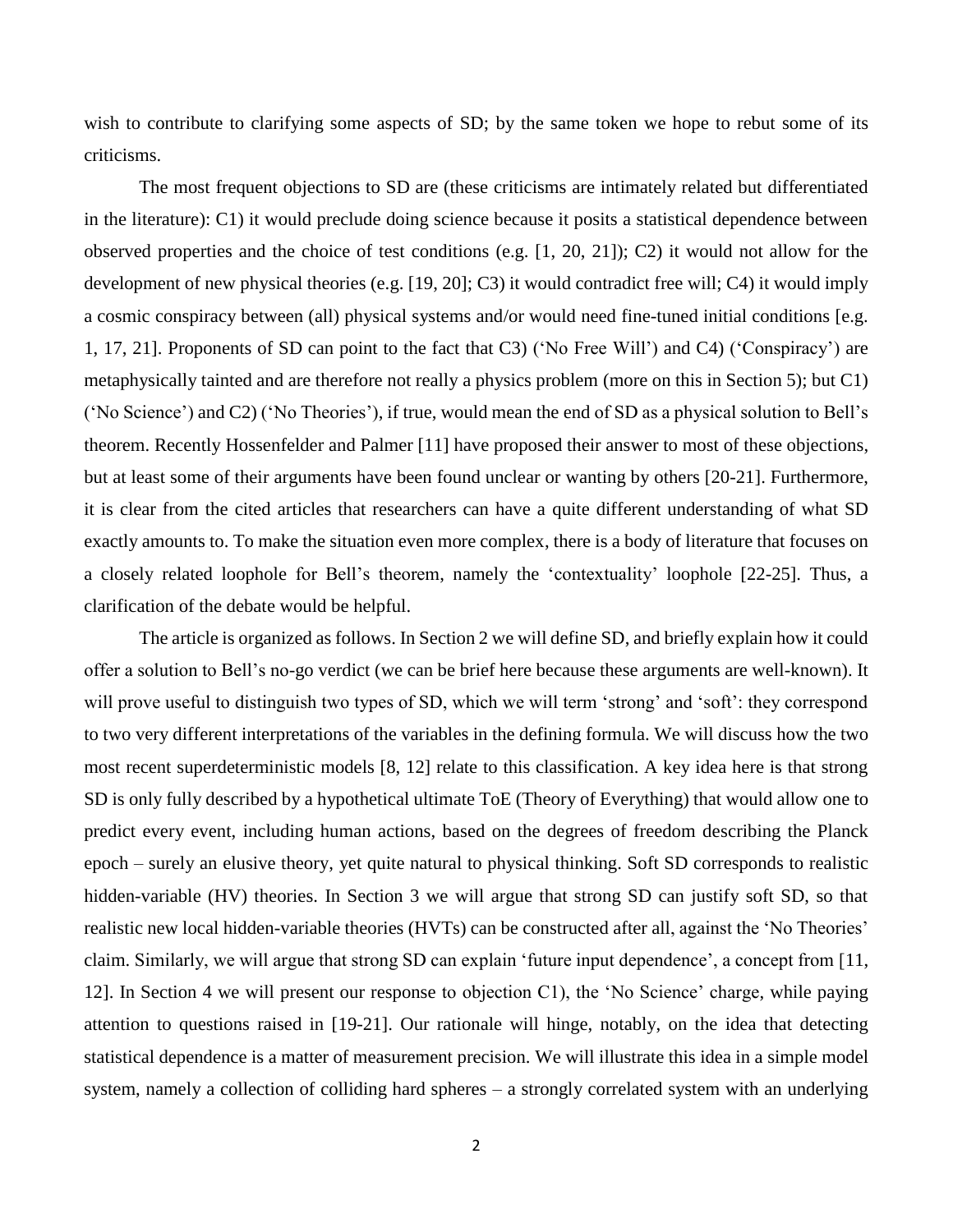deterministic (and chaotic) dynamics. In Section 5 we will briefly address the problems C3) ('No Free Will') and C4) ('Conspiracy'), and argue that these are, at least in part, metaphysical worries, and that they should be addressed by the relevant philosophical and neuroscientific theories, in tune with [11, 26]. Arguments pro and contra leave us in a Kantian antinomy. In order to tip the balance in favor of SD, we will call probability theory to the rescue in Section  $6<sup>1</sup>$ . The aim of this Section is to show that SD allows to interpret probability, including the probabilistic assumptions at the heart of Bell's theorem, in a unified manner in the classical and quantum realm. This in turn allows us to answer three foundational questions for which the 'no-HVs' orthodoxy remains powerless. Usually one adopts the principle / theory that can answer the most questions. We will end by succinctly commenting on the contextuality-loophole [22-25], and argue that it is again most naturally explained by SD.

Throughout the article we use non-technical language and address issues that have been raised both in the physics and philosophy communities – well aware that this puts us at risk of disappointing members of both. Even if proponents of SD in the physics community ultimately aim at making new theories and new predictions, SD appears to be an eminently interdisciplinary topic, since it invites notions as free will, cause, causality, conspiracy, and the interpretation of probability – and on these philosophy has a much longer tradition, and the most elaborate theories (cf. especially Sections 5 and 6). This article is an attempt at interdisciplinary synthesis, so we count on a modicum of good-will from both sides.

## **2. Bell's theorem and superdeterminism: definitions**.

# **2.1. General definitions**.

 $\overline{\phantom{a}}$ 

Bell's theorem proves that local HVTs cannot exist – at least not those described by the assumptions (1-3) below made by Bell to derive the Bell inequality. Most people agree that these assumptions are so general that they comprise *all* possible local HVTs – hence the strength of the theorem. But as recalled below, SD rejects one of these premises, for reasons to be explained. 'Local' has a precise meaning in the phrasing of Bell's theorem as we presented it: local HVs belong to local theories, i.e. those that do not involve superluminal influences and comply with Lorentz-invariance and relativity theory. This is the precise meaning we have to give to 'local' in this context: recall the explicit conclusion of

<sup>1</sup> Parts of this Section were elaborated in greater detail in [27].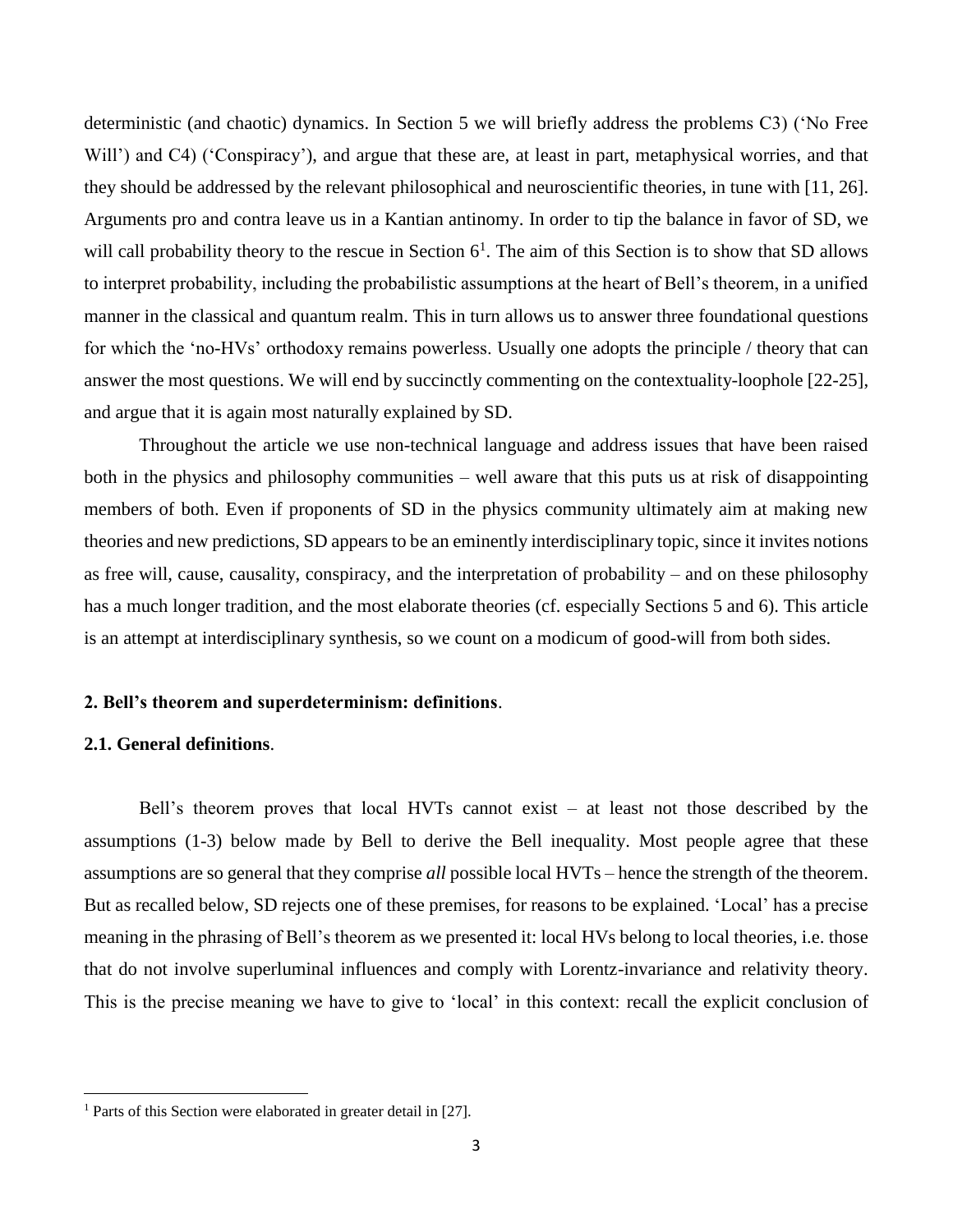Bell's [28]. For grasping the full strength of Bell's theorem, it is of course important to keep definitions in mind.

In some more detail, the Bell inequality can be derived from the premises (1), (2) and (3) below; let us briefly explain them. In a Bell experiment, one measures correlations  $P(x, y|a, b)$ , where x and y are the left and right spin or polarization, and a and b the left and right analyzer angles. Bell investigates whether this joint probability can be explained by HV  $\lambda$  (having a distribution  $P(\lambda)$ ), i.e., whether one can write equation (1), the 'HV assumption'. (We consider the case of discrete variables, easily generalizable as usual for continuous variables.) Note that (1) follows from elementary probability calculus as soon as one assumes that  $(x, y)$  depend on some variables  $\lambda$ . To derive the Bell inequality, it suffices to further assume the conditions(2) (often called 'locality', or 'factorizability' or 'local causality', which is supposed to follow from relativistic locality) and (3), often called 'measurement independence', 'statistical independence' or 'freedom of choice'. We will use the term 'measurement independence'.

$$
P(x, y | a, b) = \sum_{\lambda} P(x, y | a, b, \lambda) P(\lambda | a, b)
$$
 "Hidden Variables" (1)

$$
P(x, y | a, b, \lambda) = P(x | a, \lambda) P(y | b, \lambda)
$$
 "Locality" (2)

$$
P(\lambda|a, b) = P(\lambda)
$$
 "Measurement Independence" (3)

In order to derive the Bell inequality, we need the average product xy (given the angles a and b) denoted by  $M(a, b)$ . Only when using all conditions  $(1-3)$  can one write  $(4b)$ :

$$
M(a, b) = \sum_{x,y} x y P(x, y | a, b) = \sum_{x,y} x y \sum_{\lambda} P(x, y | a, b, \lambda) P(\lambda | a, b)
$$
(4a)

$$
= \sum_{x,y} xy \sum_{\lambda} P(x|a,\lambda) P(y|b,\lambda) P(\lambda).
$$
 (4b)

But assumptions (1-3) (or (4b)) lead to a contradiction with quantum mechanics and the experiments; *hence at least one of (1-3) must be false*. Note that the deterministic case is included in (1-4): it corresponds to  $P(x|a, \lambda)$  given by a Kronecker-delta:  $P(x|a, \lambda) = \delta_{x,f(a,\lambda)}$  for a function *f* (similarly for  $P(y|b, \lambda)$ ).

We will not discuss here all proposed solutions, but the most straightforward one is to reject (1) and adopt Bohr's Copenhagen interpretation, stating that additional variables underneath quantum properties simply do not exist. From a pragmatic point of view, this surely seems a reasonable position. Others, e.g. proponents of Bohmian mechanics, reject (2) and must therefore accept nonlocality (in the strong sense defined above<sup>2</sup>). SD, then, can *broadly* be defined as the position assuming that  $(3)$  is not

 $\overline{\phantom{a}}$ 

<sup>&</sup>lt;sup>2</sup> Indeed, a relativistic version of Bohmian mechanics is lacking (see [29], § 14).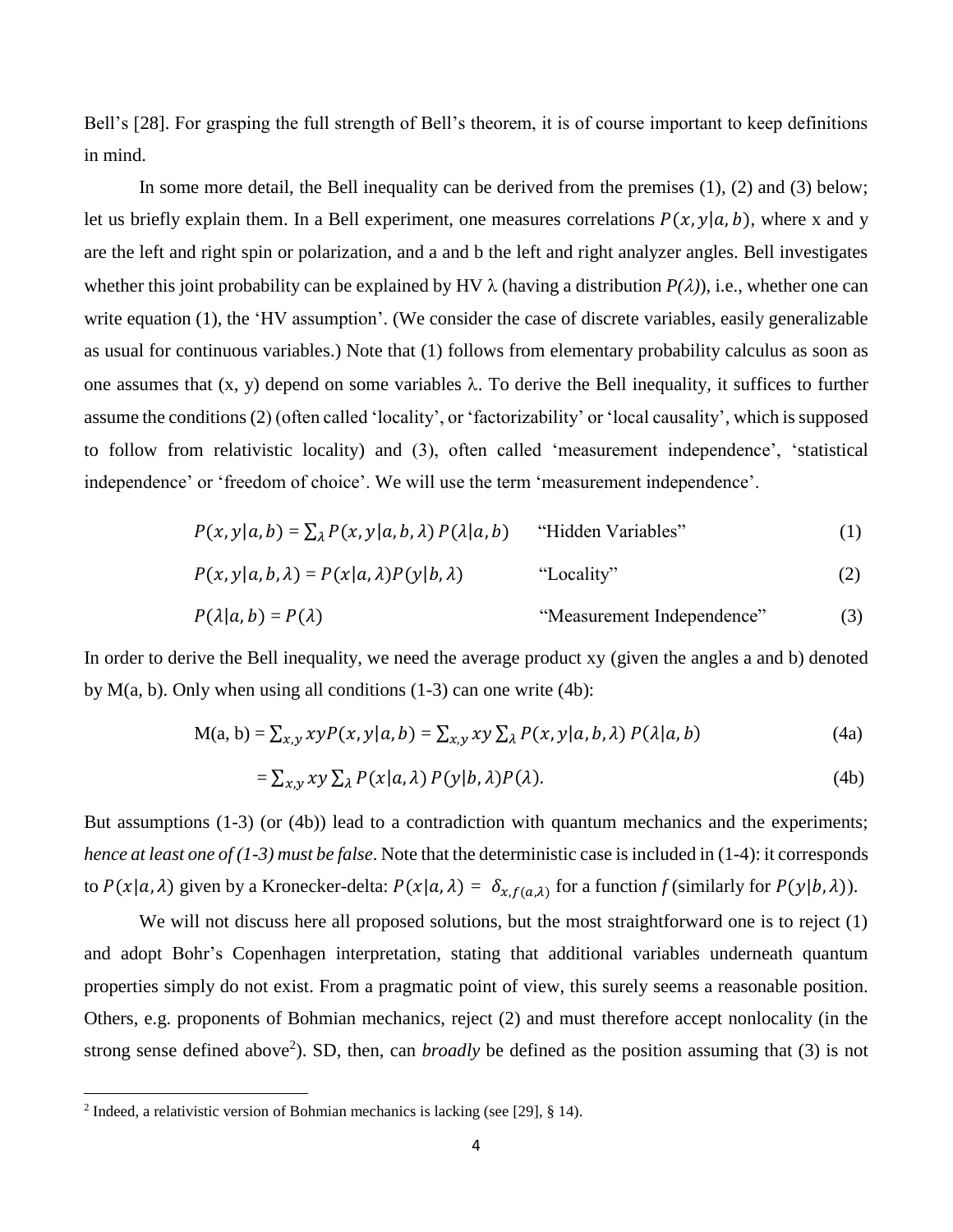universally valid for HVTs, while locality (2) is satisfied. In other words, if physically sound, according to SD there can exist local HVTs for quantum mechanics after all. In terms of epistemic categories, SD can be understood as a hypothesis (or a principle) and superdeterministic theories / interpretations are theories / interpretations that exploit this assumption.

SD is, of course, a speculative assumption, for instance because (3) has always been verified for macroscopic systems in comparable Bell-like experiments – confirming most people's intuitions that the  $\lambda$  of any reasonable HV theory are 'free variables'. But, then, the classic interpretations of Bell's theorem leave many people equally unsatisfied. Most importantly, on these classic interpretations Bell's theorem seems a strong obstacle to unifying quantum mechanics and relativity theory, as we will recall in Section 6. A new interpretation that would not be at odds with the unification program would obviously be welcome.

Measurement independence (3) is usually justified by the classic free-will argument: there cannot exist a statistical dependence between experimenters' choices  $(a, b)$  and properties  $\lambda$  that determine the outcomes; such a correlation would violate free will. Others consider violation of (3) a blatantly conspiratorial solution (more on this in Section 5). Clearly, these arguments are quite natural, and again, as far as we know (3) is always valid for macro-systems in a comparable Bell-type setting. But even this could be tested, notably in macro-systems that mimic certain quantum properties<sup>3</sup> [30].

## **2.2. Superdeterminism, Soft and Strong**.

 $\overline{\phantom{a}}$ 

At this point it is instrumental to note that at least two variants of SD appear in the literature – two ways in which (3) could be violated. To keep things simple, let us refer to them by strong (or Type-I) SD and soft (or Type-II) SD. Strong SD is the classic version that is usually discussed in the literature [1-3] and that locates the origin of the correlation  $P(\lambda|a, b)$  before the Bell particles exit their source, possibly at the Big Bang (cf. below). Soft SD comprises all positions that interpret  $P(\lambda|a, b)$  in a different way, for instance through 'future input dependence' [11, 12] or through direct interaction  $\lambda \leftrightarrow (a, b)$  at the moment of measurement [30]. Note that the symbols (a, b) can a priori denote two physical properties: either the analyzer angles, or the choices of these angles (in experimenters' brains or in random number generators etc.). Strong SD is at ease with both interpretations; soft SD typically interprets (a, b) as the angles

 $3$  Eq. (2-3) are probabilistic assumptions that are surely intuitive, but there is no proof within an accepted physics theory that they necessarily apply to a given physical system.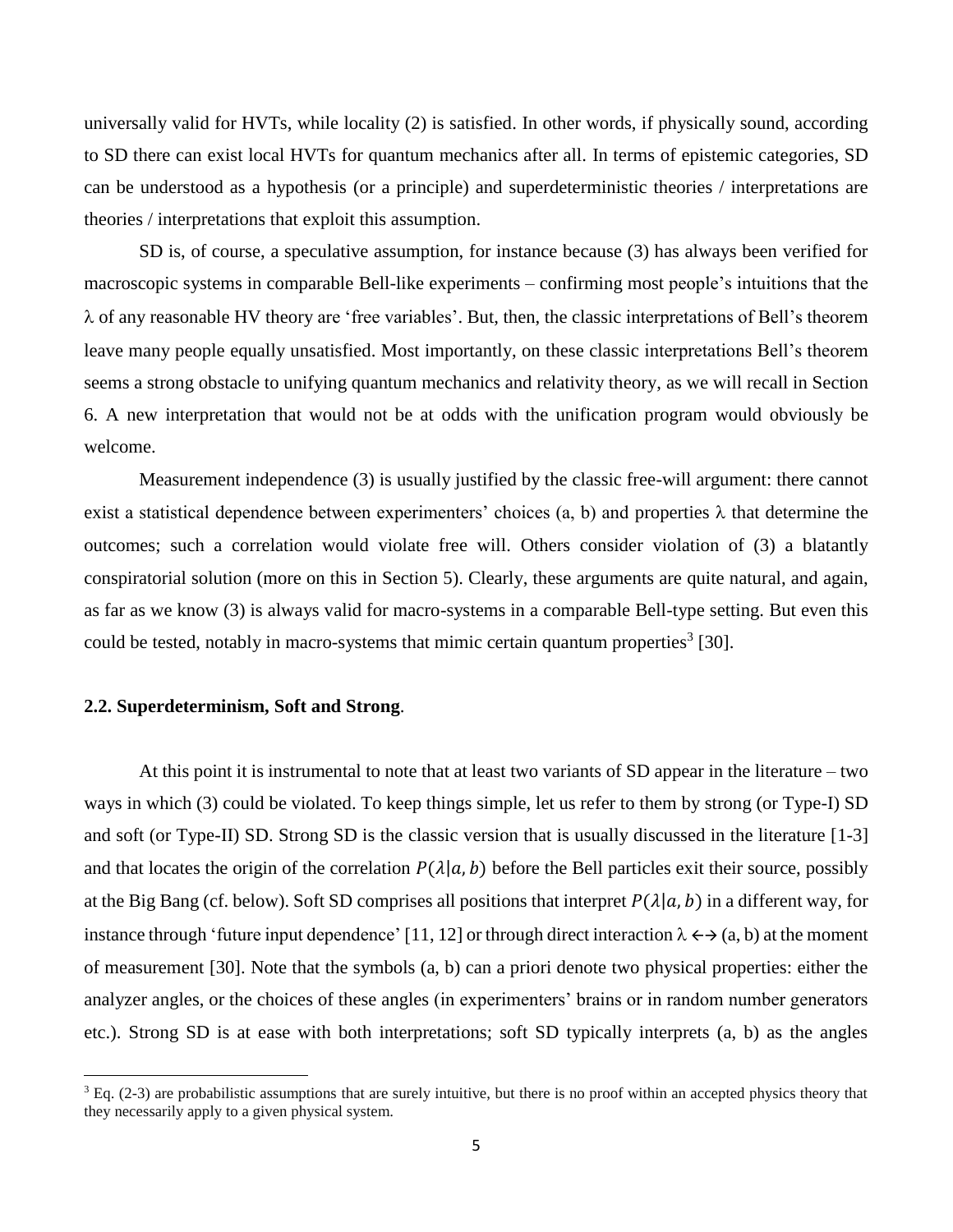themselves. A series of mathematical toy models violating (3) and recovering the quantum correlation for the Bell experiment have been proposed, as reviewed in [31]: these make no commitment to a physical interpretation and could also be classified as soft-superdeterministic. The same holds for 'contextuality' as proposed in [22-25]. One goal of this paper is to disentangle these different types of SD. We will argue that (i) soft SD can be exhibited by *effective* HVT theories, while strong SD could only be calculated within a final Theory of Everything (ToE); and (ii) that strong SD can justify soft SD.

In defense of a type of soft SD, it has been noted that if  $\lambda$  contains e.g. detector variables, or variables describing a field in the neighbourhood of the detectors, then, at the moment of measurement,  $\lambda$ may well depend on the angles a and b (for instance due to an interaction of the analyzers with these  $\lambda$ ) [30]. This is a natural reading if one assumes that the values of all variables in the probabilities in (1-3), including  $\lambda$  and (a, b), obtain at the time of measurement. The problem with this argument is that it is legitimate to apply Bell's reasoning while assuming that the  $\lambda$  take their value when the particles leave the source (this is how Bell envisages the  $\lambda$  in [28]). In that case one expects that (3) (and (1-2)) hold, *at least in time-resolved Bell experiments*. Indeed, in advanced dynamic Bell experiments the angles a and b are activated just before measurement; the particles in the source cannot 'know' which (a, b) they will encounter. In such time-resolved Bell experiments all five variables  $(x, y, a, b, \lambda)$ , more precisely the measurements of x and y, the activation of a and b, and the initial values of  $\lambda$ , can all be considered to be mutually spacelike separated, or so it seems (see a detailed exposition of how this is experimentally realized in e.g. [32]). It seems then hard to see how there could be a correlation between the initial values  $\lambda$  and  $(a, b)$  – *unless this correlation was initiated before the particles leave the source:* the genuine type of SD. In sum, we believe that the most natural explanation or justification of soft SD is strong SD, a point we aim to consolidate in Section 3.

In [11, 12] the authors argue differently. The superdeterministic model proposed in [12] is a "toy model for an effective limit of a more fundamental theory", and describes a mechanism of decoherence, more precisely of amplitude damping in an N-level system with quantum Hamiltonian H. This is a toy model in that it has no pretense to be a faithful physical description of what happens in quantum systems in general; but it is still a physical model that can teach us a lot. The authors' main goal is to show that in a theory as theirs there is no fine-tuning required to come to the quantum results. The model starts from a dynamical law (of the Lindblad-form) which involves H and an operator L that depends on the hidden variables  $\lambda$  (cf. [12] Eq. (4-6)). It is explicitly (soft-)superdeterministic, since the  $\lambda$  depend on the detector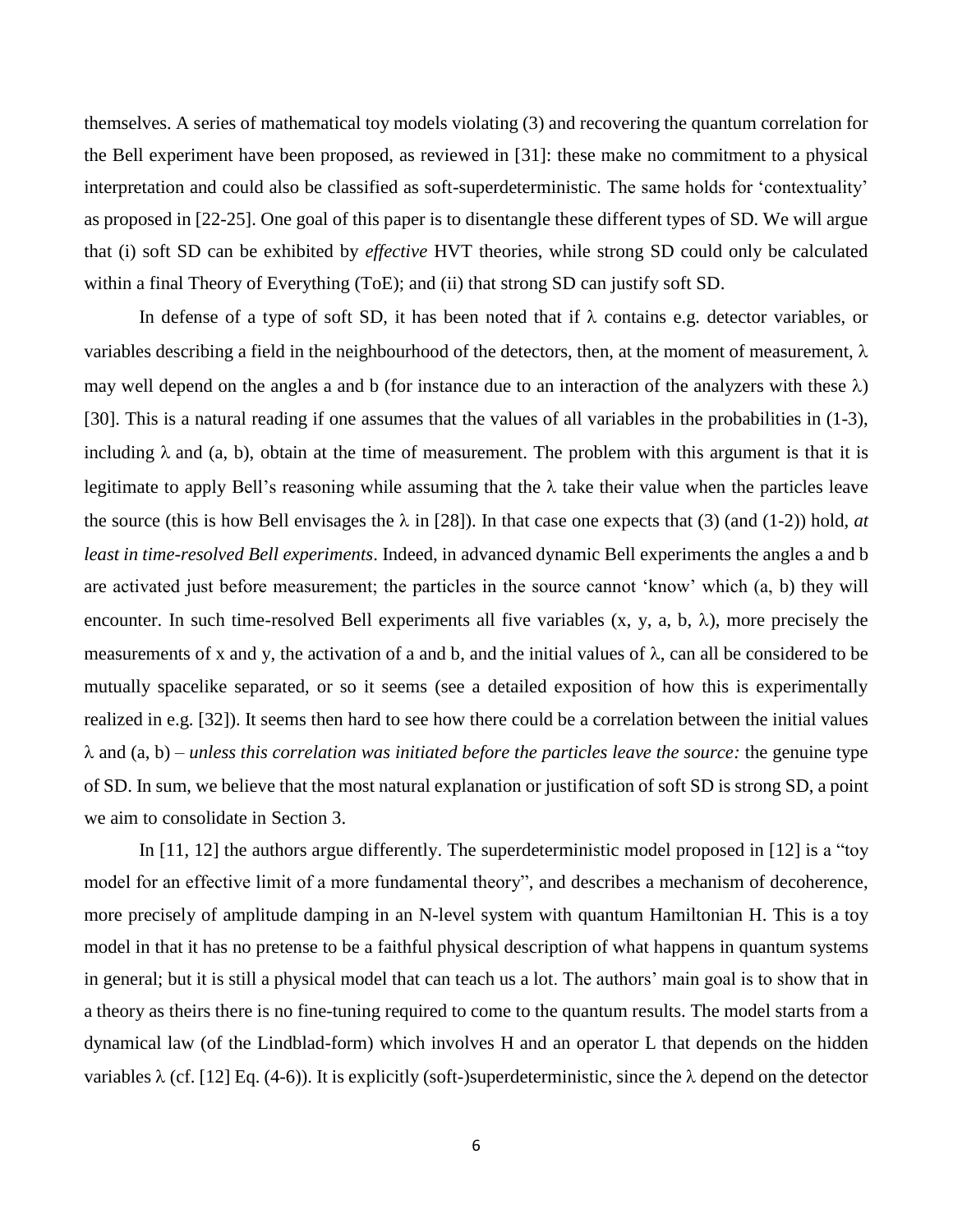angles, through what is called 'future input dependence': "The key property of the model discussed here is that the evolution of the prepared state depends on what the measurement setting will be at the time of measurement" [12]. It is then shown that this dynamics leads for any kind of quantum system with a finitedimensional Hilbert space to the same average predictions as quantum mechanics (the Born rule).

Donadi and Hossenfelder acknowledge that there is no explanation given of how the particles can 'know in advance' which detector angles they will encounter – we repeat, a feat particularly mysterious in dynamic Bell experiments. The authors show that future input dependence can gain cogency by studying certain Lagrangian optimization principles, but it appears to rely on an unusual theory of (backward?) causality (cf. [12], §3). We believe this puts it at odds with among the most widely accepted hypotheses of physics and of science in general [27]; as a consequence, it can be feared that valuable investigations as [11, 12] will not meet the reception they deserve. However, in the next Section we will argue that one does not need to invoke future input dependence; it may find a natural explanation in classic, strong SD.

## **3. Can strong SD justify soft SD ? The 'No Theory' argument.**

We have just emphasized that it is essential to consider dynamic Bell experiments when speculating about admissible HVTs: such theories must work also for these tests since these have confirmed quantum mechanics. A well-known argument to reject (3) even for such experiments, so an argument for strong SD, starts from noting that the variables (a, b), which can refer to the angles or to the choice events (in brains or randomizers) leading to these angles, represent physical events. In line with modern science, even human choices are neurobiological, and ultimately physical, events in brains. *Now, SD in essence just says that all events are determined by causes –* a classic of philosophy at least since Spinoza*.* Thus, according to this classic interpretation of SD [3, 26] (at least the one we have in mind), all events are preceded by causes, which have in turn their causes, until the causal tree converges to the Big Bang. In this picture the degrees of freedom describing the Big Bang are causes of all subsequent events. Then, if  $\lambda$  in (3) refers to such 'ab-initio' degrees of freedom (or to other variables in the overlap of the backward light cones of  $(a, b)$  and  $(x, y)$ , equation  $(3)$  does in principle not hold.

Admitted, this is a heavy tale. It seems alas impossible to ever have access to such ab-initio  $\lambda$ functioning as direct causes of  $(x, y)$  and  $(a, b)$ ; it seems impossible we can construct an ab-initio ToE involving  $\lambda$  that would allow us to calculate *everything*, also Alice's choice of her detector angle in her next Bell experiment. Note however that it is an utterly natural idea in the physics community that such a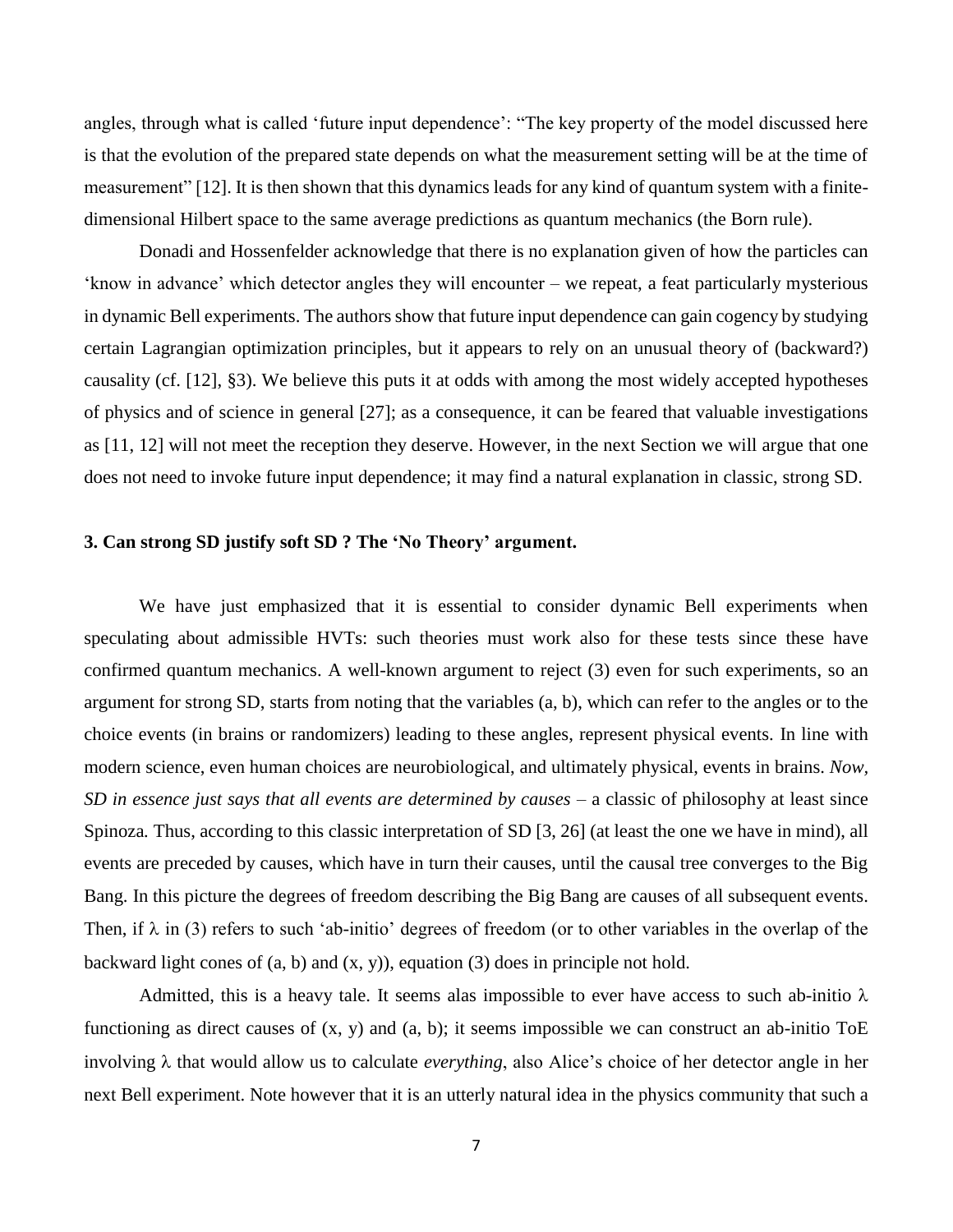ToE, unifying e.g. gravity and quantum mechanics and describing the Big Bang, does exist as a matter of principle. But surely the practical impossibility to calculate  $P(\lambda|a, b)$  is – understandably – at the origin of the disliking of SD by physicists. Bell was among the first to express this sentiment: "A theory may appear in which such conspiracies inevitably occur, and these conspiracies may then seem more digestible than the non-localities of other theories. When that theory is announced I will not refuse to listen, either on methodological or other grounds. But I will not myself try to make such a theory" ([33], p. 106). Bell's 'No Theories' verdict seems to have had a lasting impact. But we doubt that this is the end of the story.

The whole question becomes whether the above hard-superdeterministic picture is compatible with a *physical* solution, i.e. one that allows for constructing new – local – theories. In other words, could this (metaphysical) picture be compatible with *'effective'* local HVTs that involve *accessible* variables  $\lambda^*$  – effective theories of quantum gravity, effective ToEs unifying all forces, theories such as those envisaged e.g. in [5, 8, 11, 12] ? We suspect that this is indeed the case, and that the mentioned recent investigations actually corroborate this idea [8, 12].

The soft-superdeterministic solution we have in mind seems to lie just in front of us: we just need to acknowledge that the quantum correlation  $P(x, y | a, b)$  can also be expanded with variables  $\lambda^*$  that are *not* the ab-initio  $\lambda$  just mentioned, but that are correlated with (a, b) (and x, y) *through the ab-initio*  $\lambda$ . Thus the  $\lambda$  act as common causes of the  $\lambda^*$  and of (a, b, x, y) – which is a manifestation of classic, strong SD. We then have:

$$
P(x, y|a, b) = \sum_{\lambda^*} P(x, y|a, b, \lambda^*) P(\lambda^*|a, b), \qquad (5)
$$

and

$$
P(\lambda^*|a,b) = \sum_{\lambda} P(\lambda^*|a,b,\lambda) P(\lambda|a,b) \neq P(\lambda^*).
$$
 (6)

This solution is represented as Case 2 in Figure 1, where the  $\lambda^*$  are part of an effective HV theory – i.e., a soft-superdeterministic theory.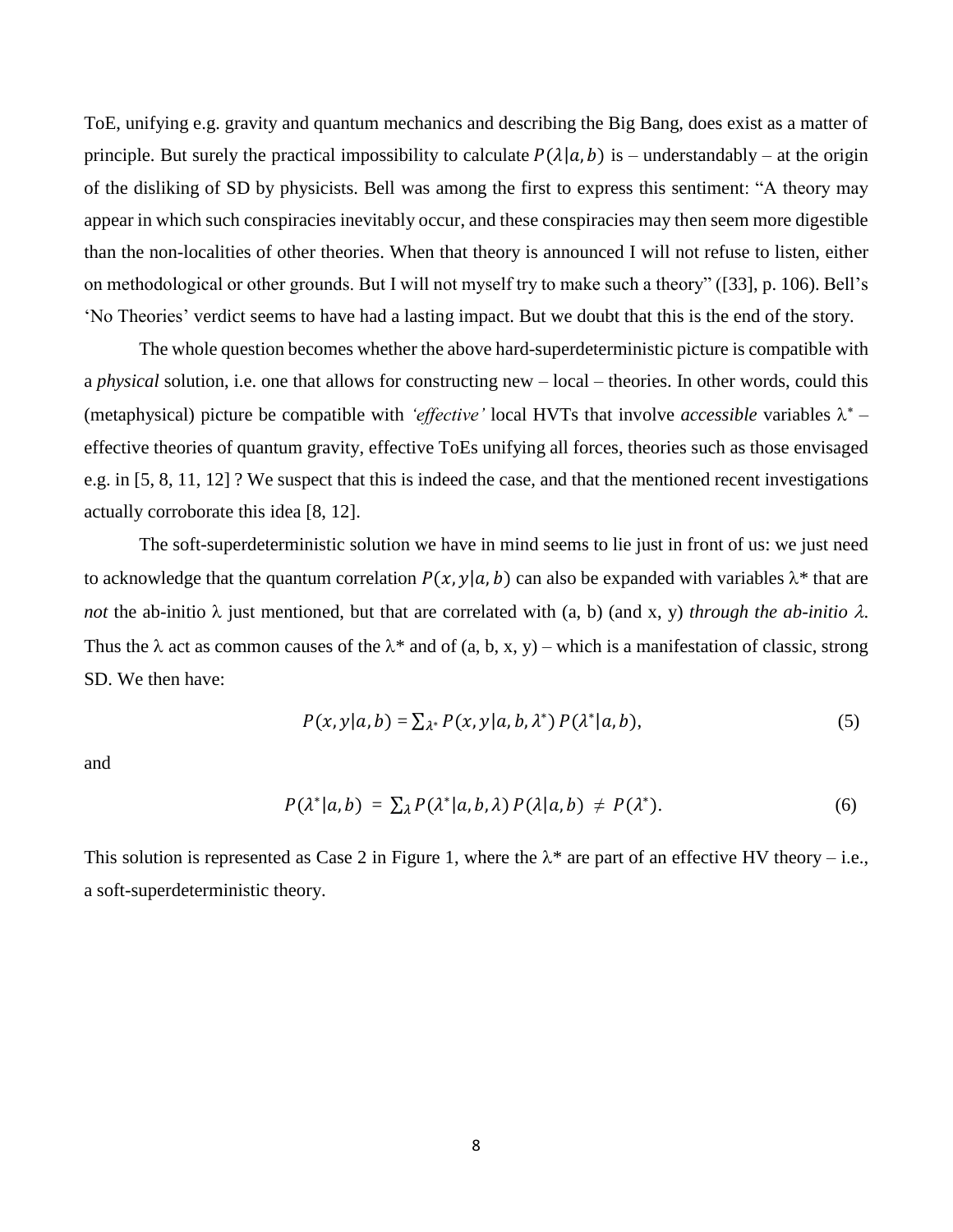

**Figure 1**. Strong SD (Case 1) and soft SD (Case 2), corresponding to two different interpretations of how the superdeterministic correlations  $P(\lambda|a, b)$  and  $P(\lambda^*|a, b)$  could come about. Case 1 represents the case of an elusive ultimate ToE (involving variables  $\lambda$ ), while Case 2 corresponds to a realistic, effective HVT/theory of QG/ToE (involving  $\lambda^*$ ). Arrows indicate causal connections, and dashed double-headed arrows indicate correlations they generate. The thick arrow symbolizes how an effective  $\lambda^*$ -HVT could explain quantum mechanics. Variables are part of theories of different 'levels of abstraction' (cf. text).

In this soft-superdeterministic interpretation (a, b) are now typically the detector angles (not the choice events), and (5) is calculable: the quantum properties  $(x, y)$  can be explained by hidden variables  $\lambda^*$  to which we have access (by theory and/or measurement). Crucially, it seems then that the  $\lambda^*$ -HVT can be a *local* theory after all, *since the soft-superdeterministic correlations*  $P(\lambda^*|a, b)$  *allow to trump Bell's nogo verdict*. These correlations  $P(\lambda^* | a, b)$  in (5) and (6) exist, even if we have no access to the expansion in (6), since we have no access to the ab-initio  $\lambda$ . Note that the ultimate explanation of why  $P(\lambda^* | a, b)$  can be assumed to exist even in dynamic Bell experiments is that these correlations were predetermined by the ab-initio  $\lambda$ . It is in this sense that strong SD still needs to justify soft SD.

In Figure 1 we have associated theories to different 'levels of abstraction': by definition, the abinitio ToE is of level 0, quantum mechanics of level 2, and the intermediate level 1 is taken by the softsuperdeterministic  $\lambda^*$ -HVT. Analogous schemes of reduction between theories of different levels are not rare in physics. For instance, one has such a relation between thermodynamics (a level-2 theory), statistical thermodynamics (level-1), and Newtonian mechanics (a level-0 theory): the variables of thermodynamics can be calculated within statistical physics, which is assuming the existence of the particle variables of mechanics – without needing to know the values of these zillions of variables. (Although not essential for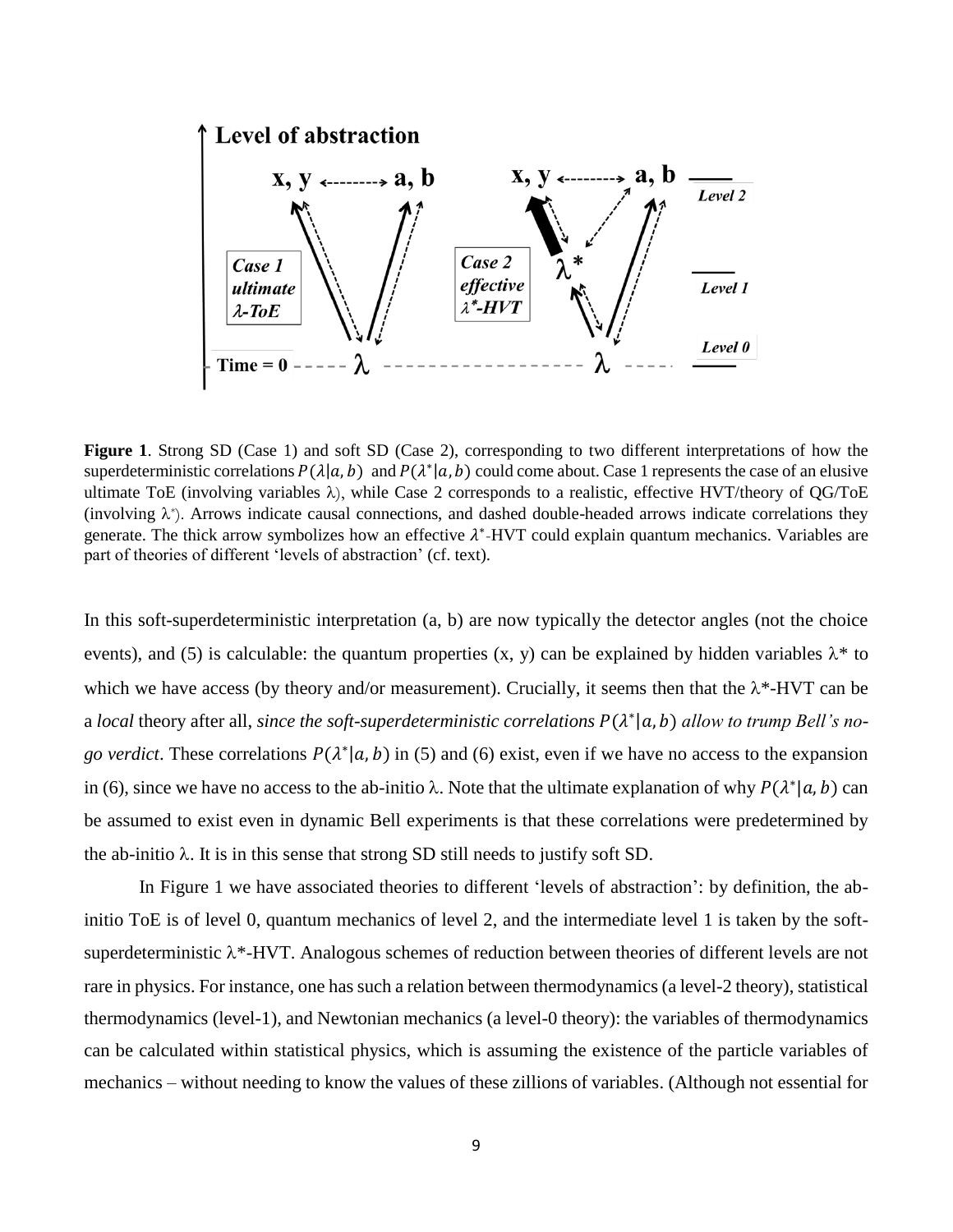our rationale, note also that there is very well a relationship of (probabilistic) causality between the variables of theories of different levels as indicated in Figure 1. For instance, the fact that the mechanical variables (level-0) take certain values (in some particular case) causes the partition function (level-1) to take a certain value. These causal relations explain where the correlations between levels come from. We emphasize that such a causal interpretation is in agreement with the relevant theories of causality [27].)

Following analogy might be helpful to better understand the legitimacy of soft-superdeterministic theories as represented in Figure 1; we will elaborate aspects of it in the next Section. Assume we live in a purely classical world in which all matter consists of hard-ball atoms as in a classical gas (quantum effects are neglected). Then all macroscopic properties (say x,y), including statistical ones, such as described by statistical mechanics (level-1) or thermodynamics (level-2), and conceivably also all 'freely chosen' analyzer variables (say a, b), are – in principle – correlated with the variables  $(\lambda)$  of mechanics (level-0) describing the micro-constituents of matter. If we would specify the values of enough properties  $\lambda$  of enough micro-constituents,  $P(x, y | \lambda)$  and  $P(a, b | \lambda)$  would be delta-functions; and more generally  $P(x, y | \lambda) \neq P(x, y)$  and  $P(a, b | \lambda) \neq P(a, b)$  (cf. next Section). In such a world, correlations of the type  $P(a, b | \lambda)$  (and therefore  $P(a, b | \lambda^*)$ ) would exist, even if it may well be that they are unknowable, if the universe is complex enough (we will illustrate this in the next Section). Following this analogy, it is legitimate to assume for such a universe the existence of the correlations  $P(a, b | \lambda^*)$  also in a Bell experiment; again they arise through the common causes  $\lambda$ . And notwithstanding all-pervasive and seemingly conspiratorial correlations among all variables, physics is still possible: level-1 and level-2 theories (statistical mechanics and thermodynamics in the analogy) can still be constructed.

This concludes our argument against the 'No Theories' charge against SD. We believe softsuperdeterministic  $\lambda^*$ -HVTs can exist: statistical, effective theories that integrate-out the unknowable abinitio HVs. The link with the toy model of [12] seems still remote, but since this is a model of an "effective limit of a more fundamental theory", where indeed HVs are integrated-out, the link seems not impossible<sup>4</sup>. The same conclusion holds a fortiori for the Cellular Automaton Interpretation of quantum mechanics, the theory to which 't Hooft has devoted efforts since many years [4-8]. This is a particularly ambitious theory, which has the goal to explain quantum mechanics and ultimately to become a Grand Unified Theory, or at least to offer ideas to get there. The theory is not finished but it is clear that highly interesting preliminary results have been obtained. 't Hooft's most recent insights are summarized in [8]. In particular, the author

 $\overline{\phantom{a}}$ 

<sup>&</sup>lt;sup>4</sup> The model of [12] is in any case a soft-superdeterministic model in the sense that (a, b) refer to angles, not angle choices.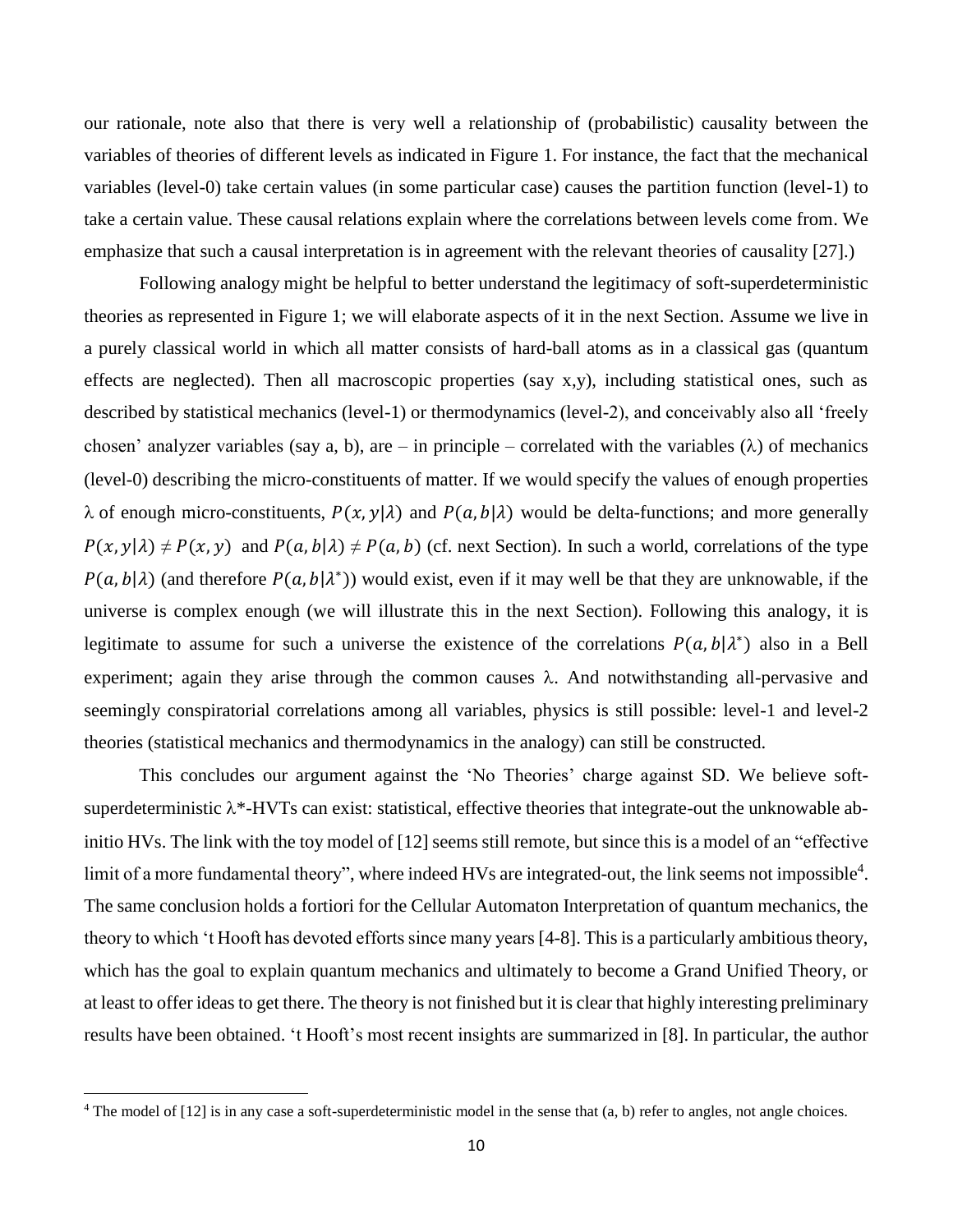shows there that by positing the existence of fast-fluctuating classical degrees of freedom, possibly shrunk to ultra-small dimensions, and coupled to slow classical degrees of freedom (cf. his Eq. (13) on p. 11), "we can mimic almost any quantum Hamiltonian" [8]. It seems that the link with the scheme in Figure 1 can be made: the role of the ab-initio HVs is taken by the fast variables (which, 't Hooft conjectures, could be the vacuum fluctuations of quantum fields of the Standard Model). What is important for our argument is that it is by integrating-out these variables (cf. [8] Eq. (14) and accompanying text) that quantum mechanics emerges. So again, the theory explicitly posits the existence of strong-superdeterministic variables, evolving via permutations as in a deterministic automaton (cf. [8], Eq. (1)); but we do not have to know, and we cannot know, the details of this gigantic state space; we can integrate them out and construct an effective theory involving new effective HVs (the slow variables). Such an effective theory is an intermediate level between an ultimate ToE and quantum mechanics. Superdeterminism is assumed, and needs to be assumed to counter Bell's no-go argument; and yet effective theories are possible.

Now, there is a well-known objection to the hypothesis that strong-superdeterministic degrees of freedom cause 'everything' since the Big Bang: in that case everything would be correlated to everything, in tension with the scientific practice. Let us address this problem in the next Section.

#### **4. The 'No Science' argument**. **A billiard table as model**.

One of the criticisms of SD states that it would make the usual practice of empirical science impossible. Science is based on statistical inferences and assumes that observed systems and testing procedures can be independent – allegedly in contradiction with the ubiquitous statistical dependence implied by strong SD. This criticism was already phrased by Shimony et al. in 1976 [1]:

"In any scientific experiment in which two or more variables are supposed to be randomly selected, one can always conjecture that some factor in the overlap of the backwards light cones has controlled the presumably random choices. But, we maintain, skepticism of this sort will essentially dismiss all results of scientific experimentation. Unless we proceed under the assumption that hidden conspiracies of this sort do not occur, we have abandoned in advance the whole enterprise of discovering the laws of nature by experimentation."

Both arguments against [11] and in favor [20, 21] of this criticism have recently been published, but it seems that no consensus has arisen. Let us see if we can clarify the debate.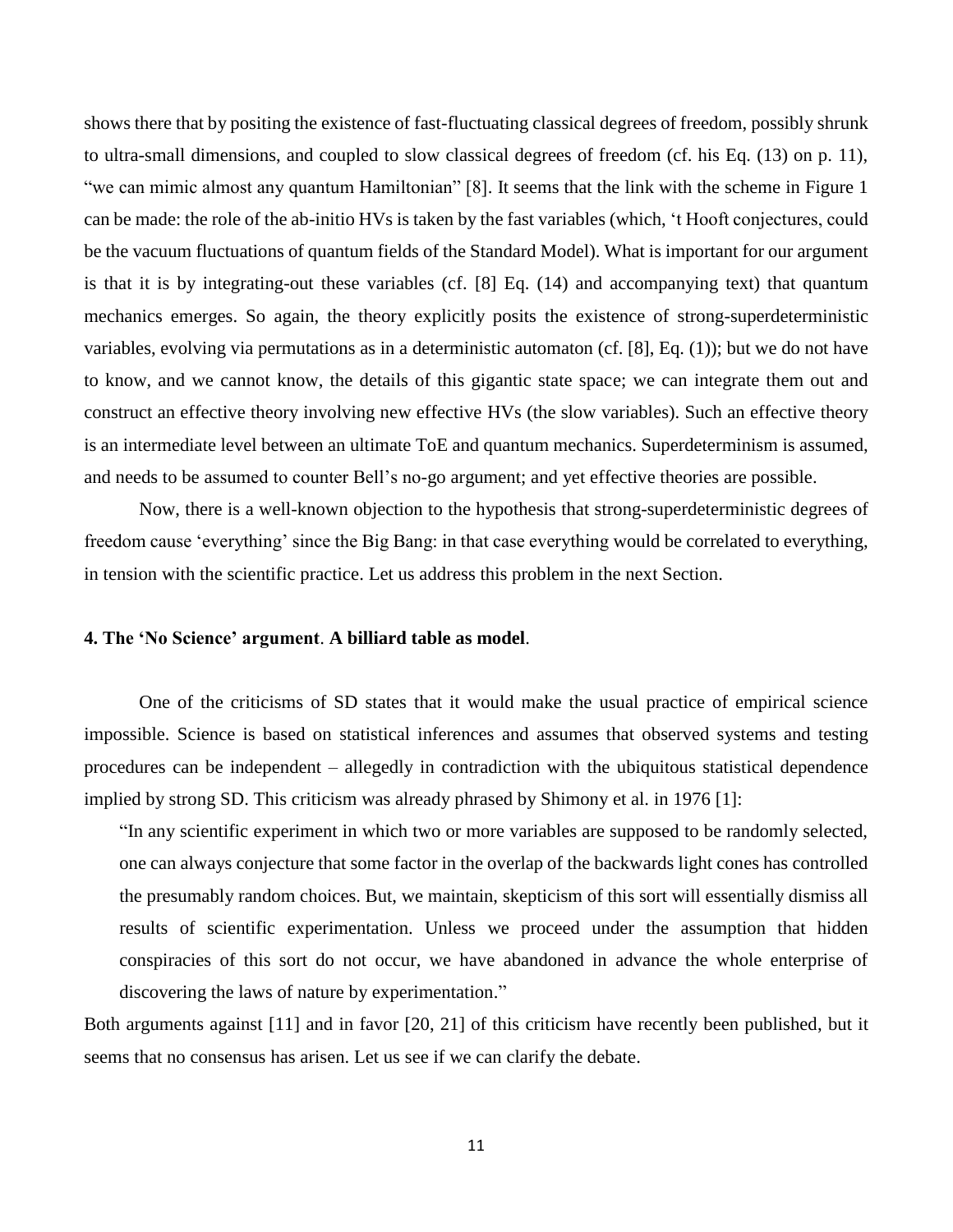It is indeed a fact that if one assumes ab-initio common causes for all events, one naturally comes to the conclusion that everything should be correlated with everything else. But we observe statistical *in*dependence between usual variables all the time, of course, and we can demonstrate it with statistical tests. However, this contradiction can be dissolved if one observes 1) that (strong) SD posits the dependence on truly unique variables  $\lambda$ , namely variables belonging to the ultimate ToE (!), and 2) that *observing / measuring statistical independence is a matter of experimental precision and of the number of causal events involved*. It is well conceivable that Eq. (3) is violated *as a matter of principle* (in an inaccessible ab-initio ToE to which the  $\lambda$  belong), while *in practice* one cannot measure the correlations  $P(\lambda|a, b)$ , just as one cannot measure the statistical dependence between many or most variables (say  $P(a|b)$  – even if these correlations exist in theory through the common causes  $\lambda$ . On the other hand, some correlations *can* be measured, say the quantum correlations  $P(x, y | a, b)$  in a Bell experiment. Assuming SD, is there any coherent explanation of when correlations are observable and when not (e.g. for macroscopic variables) ? – a worry raised e.g in [19-21].

If idea 2) is not clear, it can be illustrated in probabilistic model systems by numerical simulation. One such model system is a collection of elastically colliding disks or non-spinning billiard balls, set in motion by an initial collision by a cue ball (Figure 2). The analogy to the real superdeterministic universe is that both systems are set in motion by an initial 'bang'.



Figure 2. A billiard table. The cue ball (green) hits the other balls at t=0 causing multiple elastic collisions. Calculated positions at  $t = 250$ , 500 are also shown.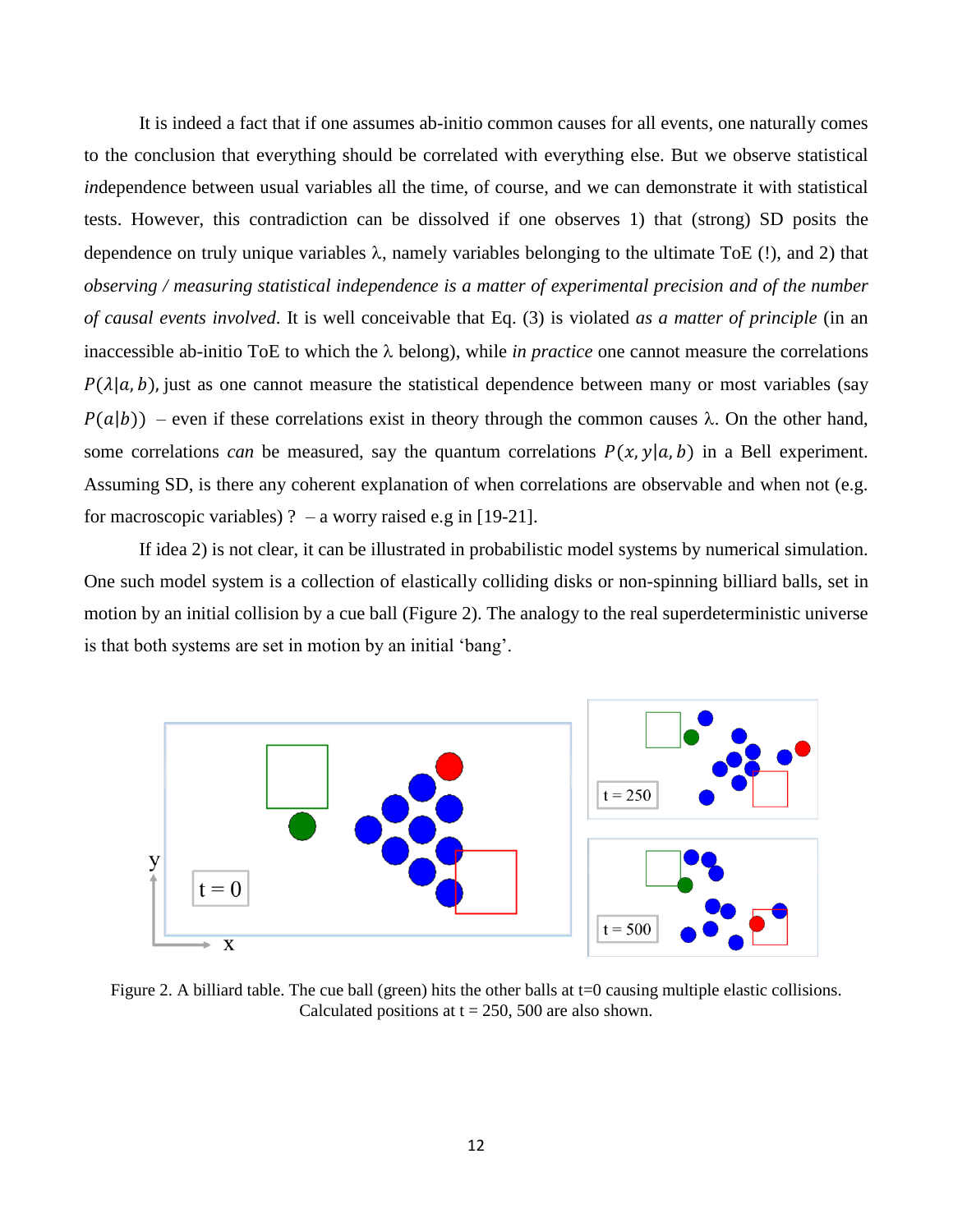In vector notation, each 2-ball collision, say between ball 1 and 2, satisfies law (7), based on conservation of momentum, kinetic energy, and angular momentum. Here  $v'_{1(2)}$  is the velocity of ball 1(2) after collision, and  $v_{1(2)}$  before collision, and  $x_{1(2)}$  is the center of ball 1(2) at the moment of collision.

$$
v'_1 = v_1 - \frac{\langle v_1 - v_2, x_1 - x_2 \rangle}{\|x_1 - x_2\|^2} (x_1 - x_2)
$$
  

$$
v'_2 = v_2 - \frac{\langle v_2 - v_1, x_2 - x_1 \rangle}{\|x_2 - x_1\|^2} (x_2 - x_1).
$$
 (7)

Even if the movement of each ball is perfectly deterministic, one can turn this into a probabilistic system by considering N billiard tables as in Figure 2, and by stochastically varying one or more variables over the tables. Our basic experiment considers a variation of the initial  $y_{1,0}$ -position of the green cue ball. Since this system is chaotic, slight variations (uniformly distributed over an interval  $\varepsilon$ ) in this variable will, after sufficiently long time, i.e. after sufficiently many collisions, lead to quite different positions and velocities of the balls. In this well-defined probabilistic system, one can calculate – for instance – the probabilities of following events (corresponding to dichotomic variables):

 $E_1$  = the event that the center of the green ball has passed at least once through the green test square during the interval (0, t).

 $E_2$  = the event that the center of the red ball has passed at least once through the red test square during the interval (0, t).

We calculated the positions and velocities of all balls at every discrete time, so we can numerically determine the following frequencies. These should converge to probabilities for N large enough, as verified below:

$$
P(E_i) = \frac{number\ of\ times\ E_i\ occurs\ in\ the\ N\ tables}{N} \ . \tag{8}
$$

Clearly, these probabilities depend on a series of experimental variables, such as the number  $N_b$  of balls, the dimensions of the table and the test squares, the interval  $\varepsilon$ , the initial velocity of the cue ball, the measuring time t, etc. (the parameters we used are given in the Appendix; figures are drawn on scale). We investigated under which conditions there is a measurable correlation between  $E_1$  and  $E_2$ , so when:

$$
P(E_1, E_2) \left[ = P(E_1 | E_2) P(E_2) \right] \neq P(E_1) P(E_2). \tag{9}
$$

The correlation can be quantified by: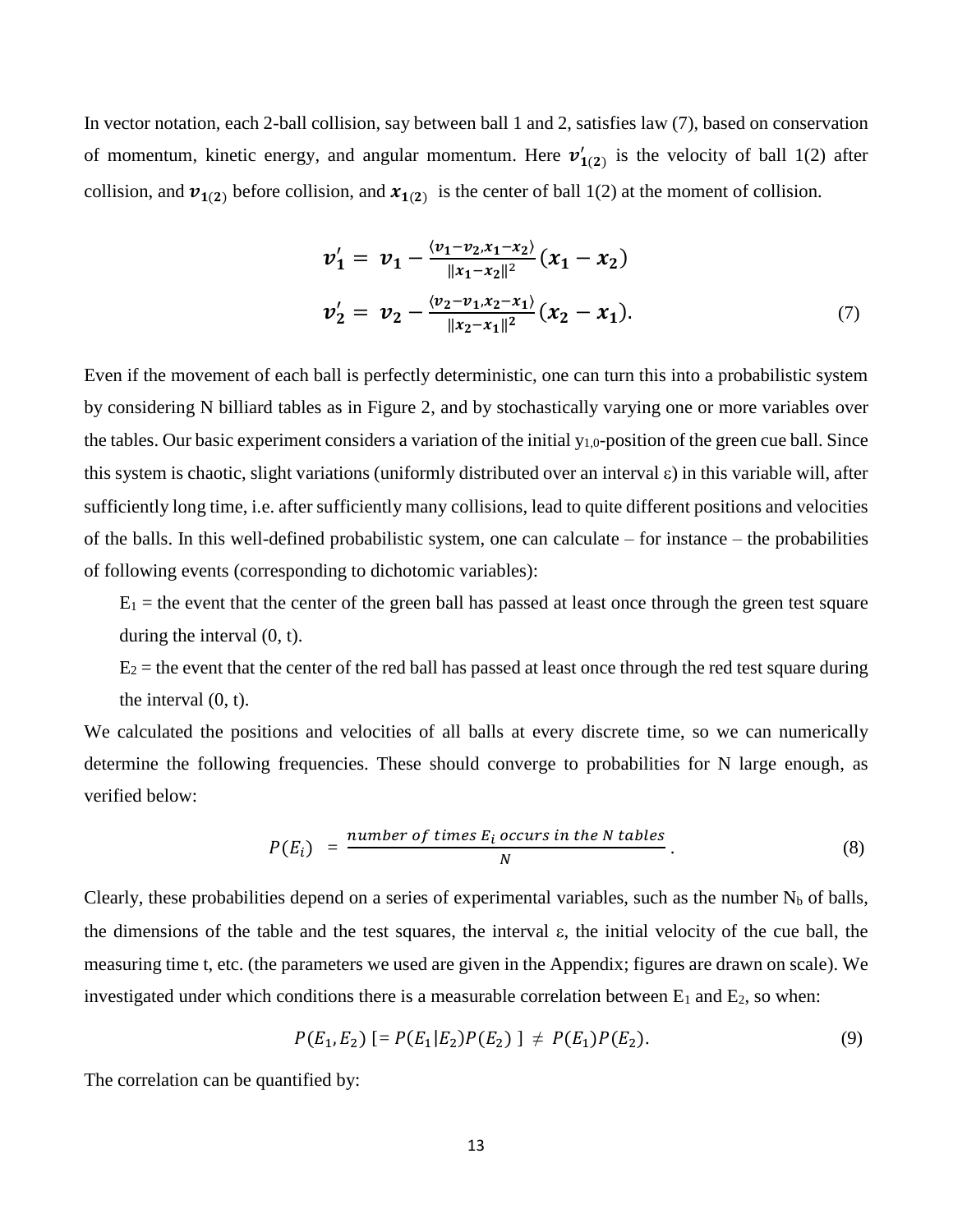$$
\Delta = |P(E_1, E_2) - P(E_1)P(E_2)|. \tag{10}
$$

To fix ideas, one can call this the 'correlation between green and red passages'. Of course, in this system a huge number of variables and their correlations can be analyzed; but our results R1)-R3) below are quite generic.

*Note that in this system one expects correlation between all dynamical variables (taken at a time* when enough collisions have occurred), *since these all have common causes*: the 'bang' at  $t = 0$  and the intermediate collisions. Our simulations confirm this, as well as following more or less intuitive results: R1) Observing / measuring statistical (in)dependence is a matter of experimental precision; R2) In order to observe correlation, sufficiently many variables need to be fixed; R3) The correlation  $\Delta$  decreases with the number of causal events (collisions) involved.

R1) follows from the fact that the probabilities in (8) and (9) are subject to experimental uncertainty (i.e. experimental, in our case numerical, precision), which decreases with increasing the number of trials, i.e. the number of tables N. Thus, if correlation exists, it can only be shown to exist for sufficiently precise probability measurements. This result is illustrated in Figure 3, which shows the evolution of probability ratios as given by (8) as a function of N (for  $t = 500$ ). If N is small, the probability ratios do not stabilize and the correlation is not measurable; but eventually the ratios do stabilize – the hallmark of a probabilistic system [34-37]. In this example, we estimate the correlation  $\Delta = 0.086 \pm 0.002$ .



Figure 3. Probability ratios at  $t = 500$  as a function of N (parameters of the billiard table in Appendix).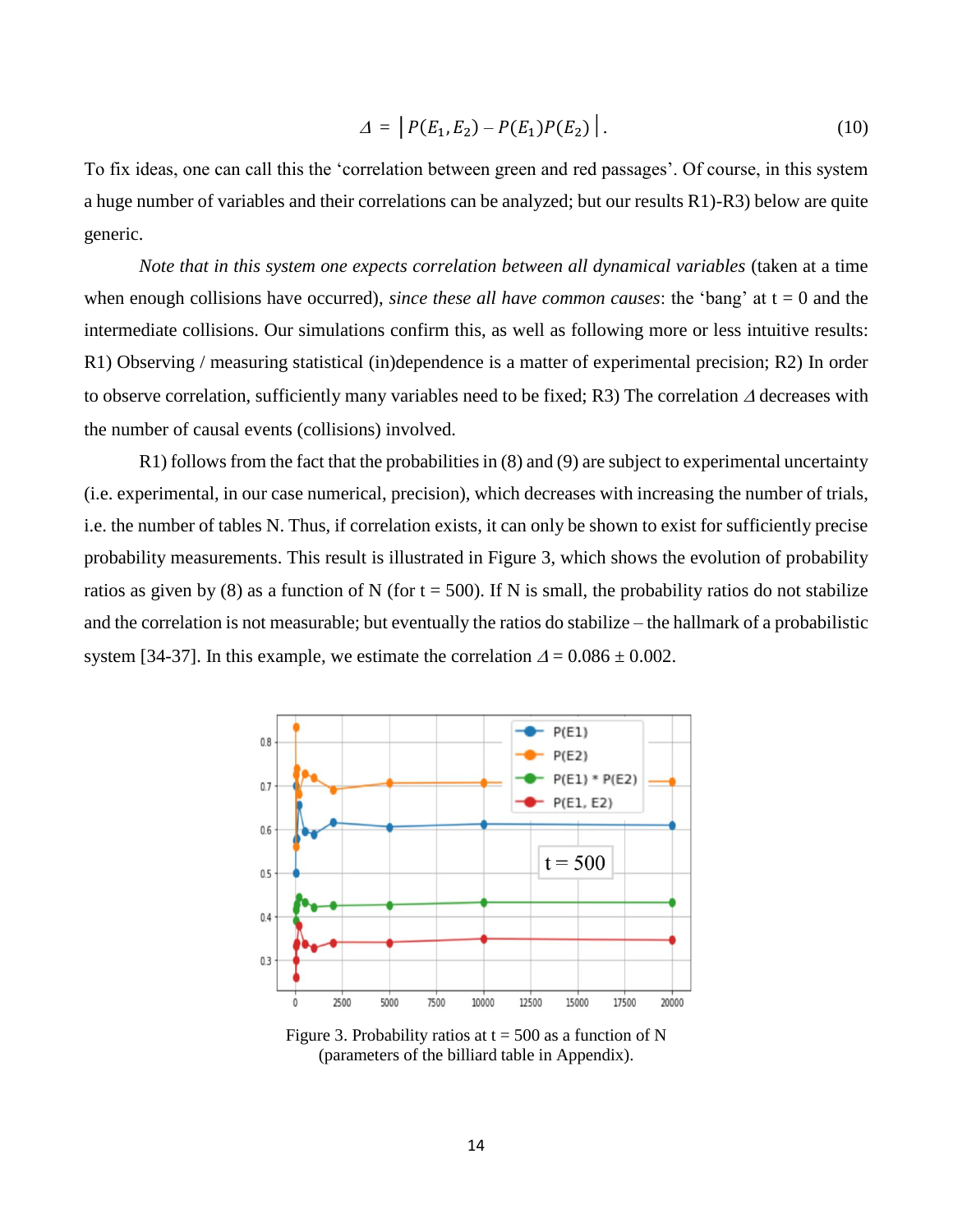This observation R1) becomes clearer if one introduces additional randomness in the system, by assuming a distribution over any additional variables. An example is given in Figure 4, which shows analogous results as Figure 3 for exactly the same conditions except that now the positions and velocities of all balls at t = 0 are uniformly distributed over given intervals; after t = 0 they evolve again according to (7). This corresponds to Brownian motion of the green and red Brownian particles.



Figure 4. Probability ratios at  $t = 500$  as a function of N for Brownian motion (same parameters as Figure 3, cf. Appendix).

The correlation  $\Delta$  is now hardly visible on the graph; but precise numerical evaluation using up to N = 50,000 trials shows it is non-zero:  $\Delta = 0.007 \pm 0.002$ . One can add randomness on a series of other parameters, say one of the dimensions of the table, a ball diameter, the time window etc.; in which case the practically measureable correlation goes to zero. Yet it exists *as a matter of principle* due to common causes, i.e. the collisions before measurement. Experiments as these confirm R2): in order to observe correlation, sufficiently many variables need to be fixed.

Finally, R3) is illustrated in Figures 5a and 5b, which show the probabilities using the same parameters as in Figure 3, except that in Figure 5a the measurement time  $t = 1000$  and in Fig. 5b the initial horizontal speed  $v_{x,0}$  of the cue ball is multiplied by 5 compared to Figure 3. In Figure 5a  $\Delta$  is reduced by a factor of about two compared to Figure 3, and in Figure 5b  $\Delta$  practically vanishes. Thus, more collisions tend to wash out correlations.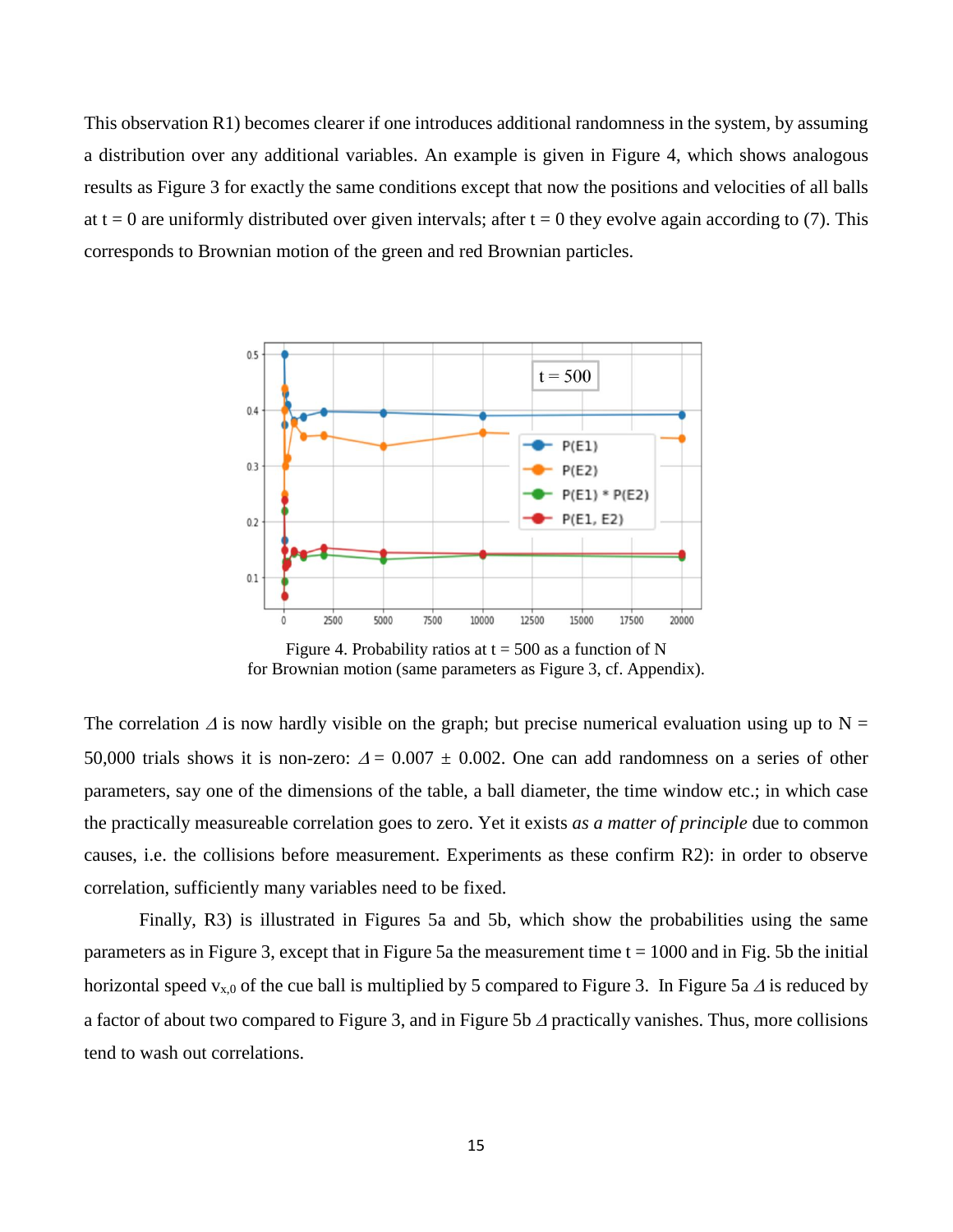

Figure 5a, 5b. Compare to Figure 3. 5a:  $t = 1000$  and 5b:  $v_{x,0}$  five times higher.

Let us now finalize the analogy with the real Bang at the beginning of the universe, and return to measurement independence (3). Clearly, statistical independence is ubiquitous in our world, say between Alice's and Bob's 'free' setting choice or between experimental outcomes and the choices of the procedures used to statistically sample these outcomes. But in a superdeterministic picture it is natural to consider uncorrelated or 'free' phenomena as being correlated under the surface, much as in the billiard tables. The correlation is too weak to be noticeable: the common causes are too 'old'; too many causal influences have washed out the effect of the common causes, as illustrated by R3). Similarly, in this picture the superdeterministic correlations  $P(\lambda|a, b)$  violating (3) exist as a matter of principle (as they would be revealed by an inaccessible full ToE), but they cannot be measured in practice neither be described by accessible theories. Note that there is another perspective to understand why the quest for correlations between macroscopic variables and sub-quantum variables  $\lambda$  is hard. We know that the Bell correlations  $P(x, y | a, b)$  can be measured<sup>5</sup> (just as in the billiard collisions some correlations can be measured). To probe these correlations  $P(x, y | a, b)$  between quantum degrees of freedom already demands draconic control over experimental variables. Indeed, as shown in our model calculations, in order to exhibit correlation one needs to fix sufficiently many variables<sup>6</sup> (R2). So probing  $P(\lambda|a, b)$  involving subquantum variables  $\lambda$  seems even more arduous. It is unknown at the time being which additional variables would have to be controlled in order to exhibit  $P(\lambda|a, b)$ . But we argued that soft-superdeterministic

l

<sup>&</sup>lt;sup>5</sup> A possible reason why one can measure this quantum correlation, in contrast to many of the correlations between macroscopic variables, is that x and y refer to 1-particle variables of a fundamental theory, quantum mechanics. Usual classical systems have too many degrees of freedom and too many interactions between them, so they appear uncorrelated (unless a strong enough cause correlates them). This is a possible answer to questions asked in [19-21].

<sup>&</sup>lt;sup>6</sup> In quantum experiments decoherence is ubiquitous and one needs to fix not only a and b but a whole series of other variables; a specific well-controlled quantum set-up is needed to detect correlations.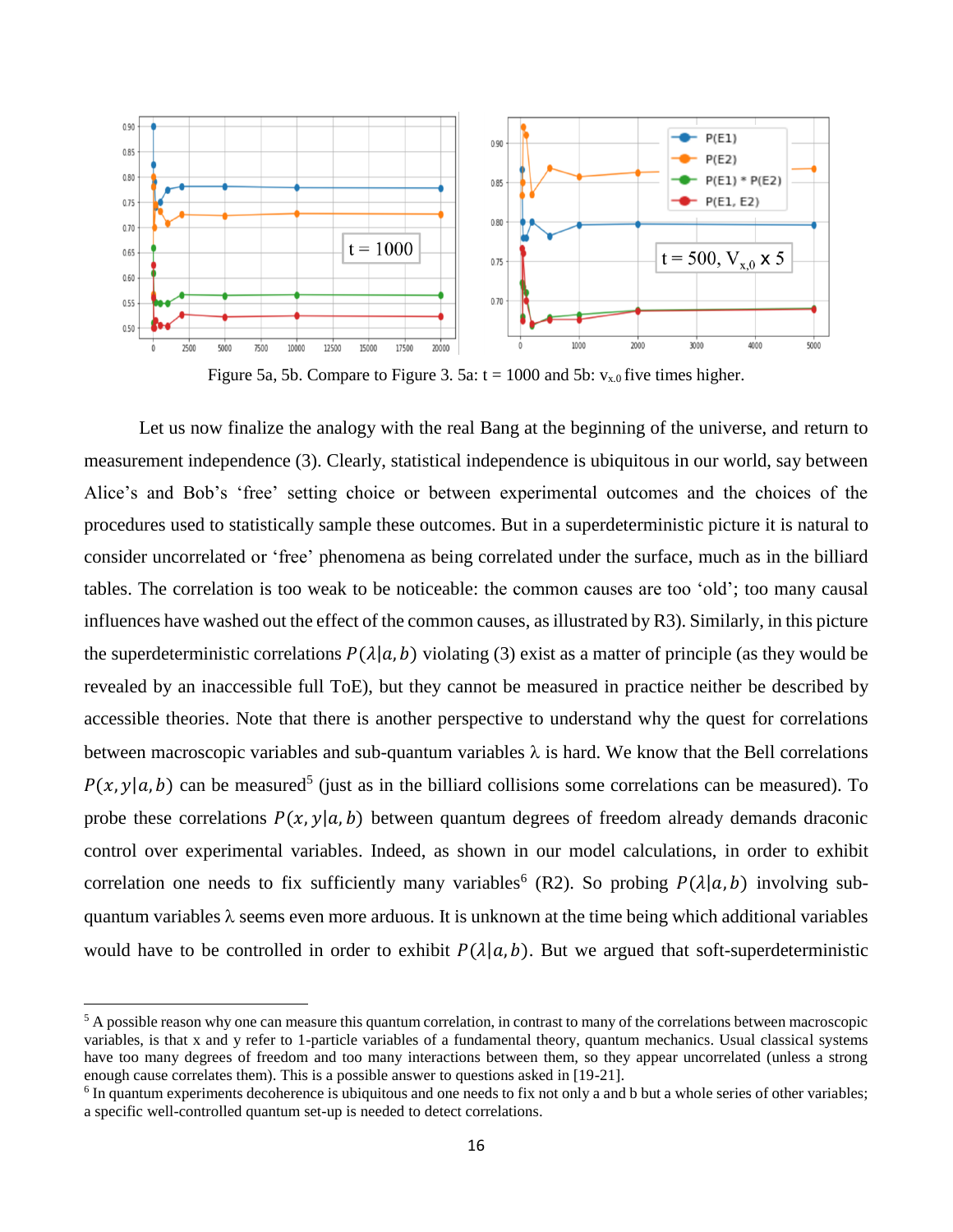correlations  $P(\lambda^* | a, b)$  could be detectable. In this context the experiment proposed in [9] is essential: here the  $\lambda^*$  are hidden detector variables, which might be more easily controllable.

In conclusion, the objection to SD that it would not allow for the usual scientific methodology, is not compelling. Even in a superdeterministic universe, there is no reason to believe that all correlations are detectable, even if they exist.

## **5. The conspiracy and 'No Free Will' arguments**.

 $\overline{\phantom{a}}$ 

Let us briefly comment on the well-known objections to SD stating that it implies conspiratorial correlations and that it is contradictory to free will. We will be succinct, since these objections have been countered a number of times recently (e.g. [11, 12, 26]). Moreover, they are philosophically tainted and it seems difficult to come to any consensus. Whether determinism is at odds with free will is an ultra-classic problem of philosophy since centuries and probably millennia. Since about fifty years it also became topical in neuroscience, notably after the seminal experiments by Libet [38]. In these communities three main positions are debated. 'Libertarians' – surely the majority of lay persons in Western countries – reject determinism and believe in an absolute form of free will that is ultimately independent of external causes<sup>7</sup>; 'hard determinists' reject free will as an illusion – we just think we have free will because we cannot grasp the many causes preceding our 'free' choices, indeed zillions of causes according to proponents of strong SD. The latter position is corroborated by remarkable neuroscientific experiments [39]. Although both camps still have many proponents, nowadays a majority of philosophers ([40], p. 242) believe that free will and determinism are *not* contradictory – a position termed 'compatibilism'. Compatibilists have shown that one can meaningfully define free will in a deterministic universe, for instance as a capacity to deliberate about acts and choices in a way that is not constrained by other persons. Compatibilists and determinists typically point to the fact that 'free', indeterministic decisions that pop up in the human mind without any preceding determining factors (factors such as reasons or beliefs), are, by definition, purely random and therefore erratic. Is this rational free will? Is this free will that anyone wants? Determinists and compatibilists prefer to see decisions as embedded in neural circuits that are themselves connected to, and under causal influence of, neural nets that materialize for instance reasons, beliefs or external inputs.

<sup>&</sup>lt;sup>7</sup> Such a view immediately begs the question: what is the entity that materializes, or is responsible for, such an absolutely independent free will? An immaterial mind? A homunculus in the head? There is no evidence whatsoever for such a spiritual entity in neuroscience.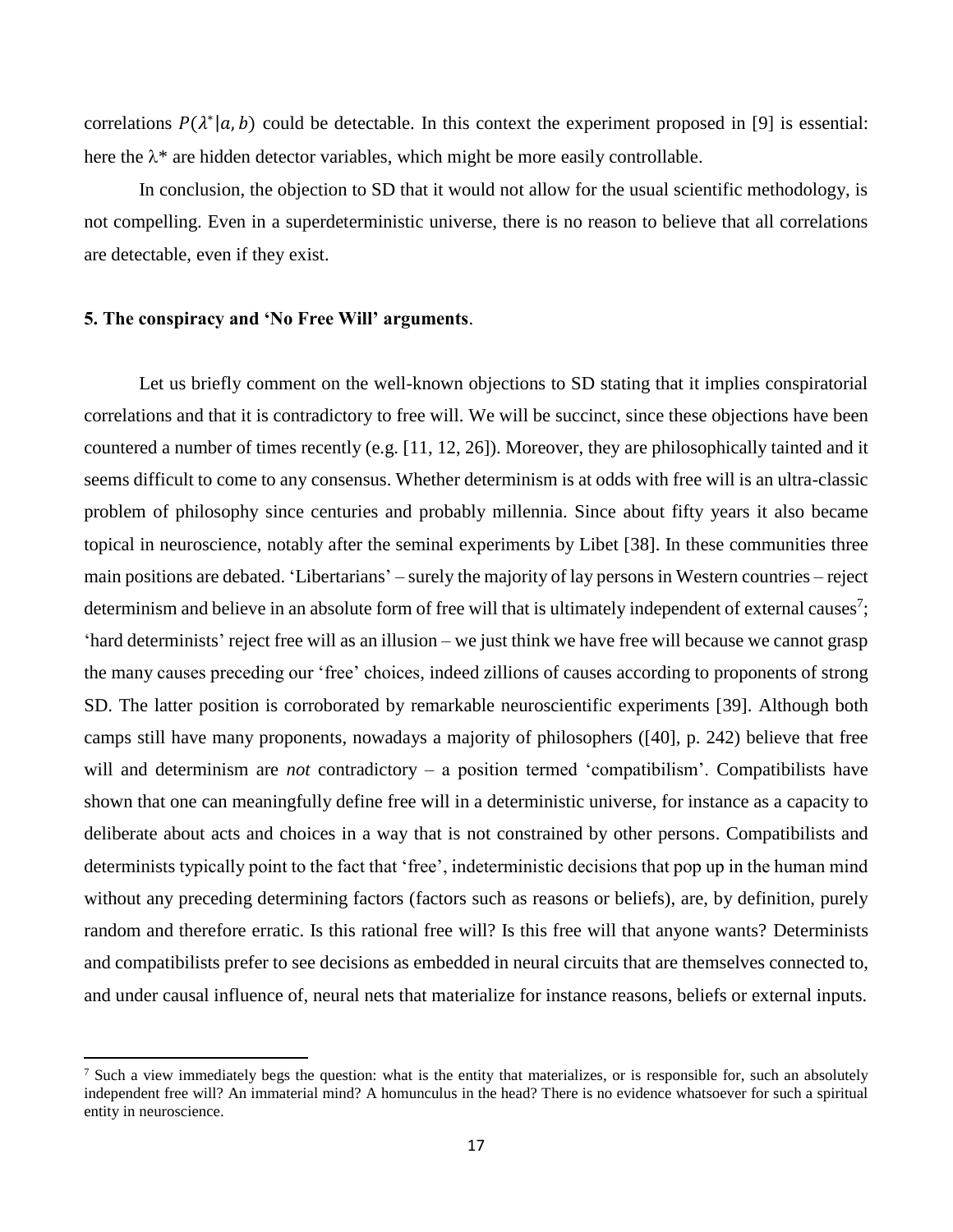We have given an analysis of these metaphysical questions, compatible with neuroscientific findings and physics, in [41, 42]; we did not find any reason to consider (super)determinism as antagonistic to free will, rather to the contrary. Therefore we believe that considering Eq. (3) as imposed by free will is not in tune with specialized research.

Now the charge of conspiracy, a tougher problem. First note that this is an objection against *strong* SD. Indeed, in [12] it has been shown that soft-superdeterministic theories cannot be accused of this problem, neither of the closely related fine-tuning. Regarding strong-SD, we admit: the idea that the abinitio HVs are correlated with (a, b) in precisely such a way that the expansion (1) always leads to the quantum result, whatever the process by which the choices (a, b) are determined (by humans or sophisticated protocols of randomization), surely *looks* mind-boggling. At least from one perspective. But five centuries ago, theories as quantum mechanics, the neural conception of the brain, and the mechanics of moon travel would have looked mind-boggling too to our ancestors. And another perspective, based on the assumption that the universe is a deterministic system starting from a singularity, is logically possible. Indeed, if such a universe is compatible with the emergence of humans and indeed scientists – perhaps a stark assumption but not a mind-boggling one –, and if at some point in time some correlations as  $P(x, y | a, b)$  still exist in this universe even a long time after the singularity took place (both in the billiard system and in our universe many do), and if scientists can detect these correlations, then one must simply expect that they are invariant under experimental details, i.e. how precisely – by which process – the key experimental parameters (a, b) come about. If not, science would not exist. Ergo, if our universe is deterministic,  $P(x, y | a, b)$  must be invariant under experimental details of preparation, there is nothing mind-boggling about it.

In sum, even if we admit that our argument is not final, it seems to us that conspiracy is in the eye of the beholder. Let us conclude thus: the verdict depends on the (metaphysical) assumptions from which one starts; the matter is as metaphysical as the Kantian antinomies.

And yet, we believe there is one theory that can shed a more decisive light on the matter, showing that SD is the more promising assumption, compared to the Copenhagen interpretation with its ban on HVs, and compared to nonlocal theories with their well-known tension with relativity. This theory is probability theory, as we have argued in detail elsewhere [27]. For reasons of completeness, we will succinctly summarize the argument in the next Section.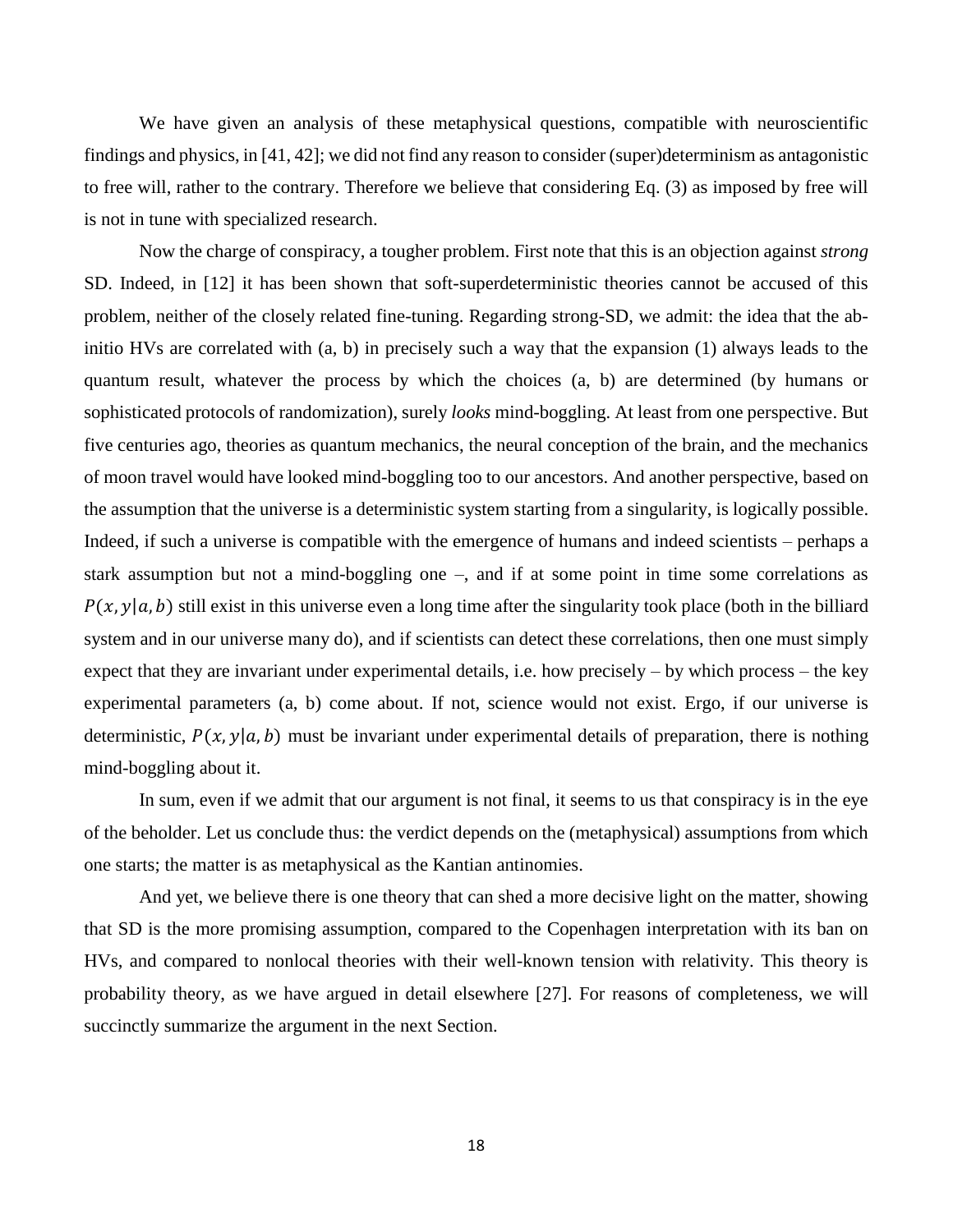## **6. The final argument: the interpretation of probability**.

Probability theory can be understood not only as a mathematical but also as a physical theory: it can be applied – as zillions of tests have shown – to describe physical experiments. The physical interpretation of probability has been elaborated in most detail by von Mises [34, 35] (Kolmogorov refers to von Mises as the primary source for the physical interpretation of probability in his standard work [43]). Now, following idea seems largely absent from the literature: as a physical theory probability theory is, in a sense, a unifying theory, since the outcomes of experiments of both quantum mechanics and relativity theory have to comply with it<sup>8</sup> (a deterministic theory as relativity is a special case of a probabilistic theory, with probabilities 1 or 0) [27]. From this point of view, probability theory is arguably the most encompassing physical theory we have. That is the main reason why, if probability would point to SD, this indication should be taken utterly seriously. There are actually two indications.

First, let us emphasize that measurement dependence (violation of (3)) is compatible with a precise application of probability theory (as a physical theory), while measurement independence is not. Indeed, in recent studies, following von Mises, it has been stressed that 1) probabilities belong to experiments and not to objects or events per se, and 2) that any probability depends *at least in principle* on the 'context' including all detector settings of the probabilistic experiment [27, 36, 37]. Remarkably, it suffices to clearly define what a probabilistic system is, to come to this conclusion. Bohr believed this for quantum systems, but it arguably holds also for classical probabilistic systems. According to this analysis, then,  $P(\lambda)$  in (3) and (4b) should be replaced by  $P(\lambda|a, b)$  as in (4a): each detector combination (a, b), (a', b) etc. corresponds to a different experiment, hence to a different physical system. (This seems to be in essence the same rationale, also based on the interpretation of probability but rather inspired by Kolmogorov, of authors who point to the 'contextuality loophole' to counter Bell's no-go verdict, see e.g. [22-25].) *Indeed, note that it is (4a) that immediately follows from probability theory, not (4b),* through the rule of total probability. This is not an innocuous implication if one takes probability as a fundamental physical theory.

Now, as with soft-SD, the problem with this explanation is that it is difficult to accept that such a correlation  $P(\lambda|a, b)$  comes about in dynamical experiments with a spacelike separation between the detector settings' choices (a, b) and the particles at the source  $(\lambda)$ . But there exists an explanation that is

 $\overline{\phantom{a}}$ 

<sup>&</sup>lt;sup>8</sup> This implies for instance that two statistically independent stochastic variables x and y with an underlying deterministic (relativistic) dynamics must be functions  $x = f_x(\lambda_x)$ ,  $y = f_y(\lambda_y)$ , where the sets of variables  $\lambda_x$  and  $\lambda_y$  share no variables.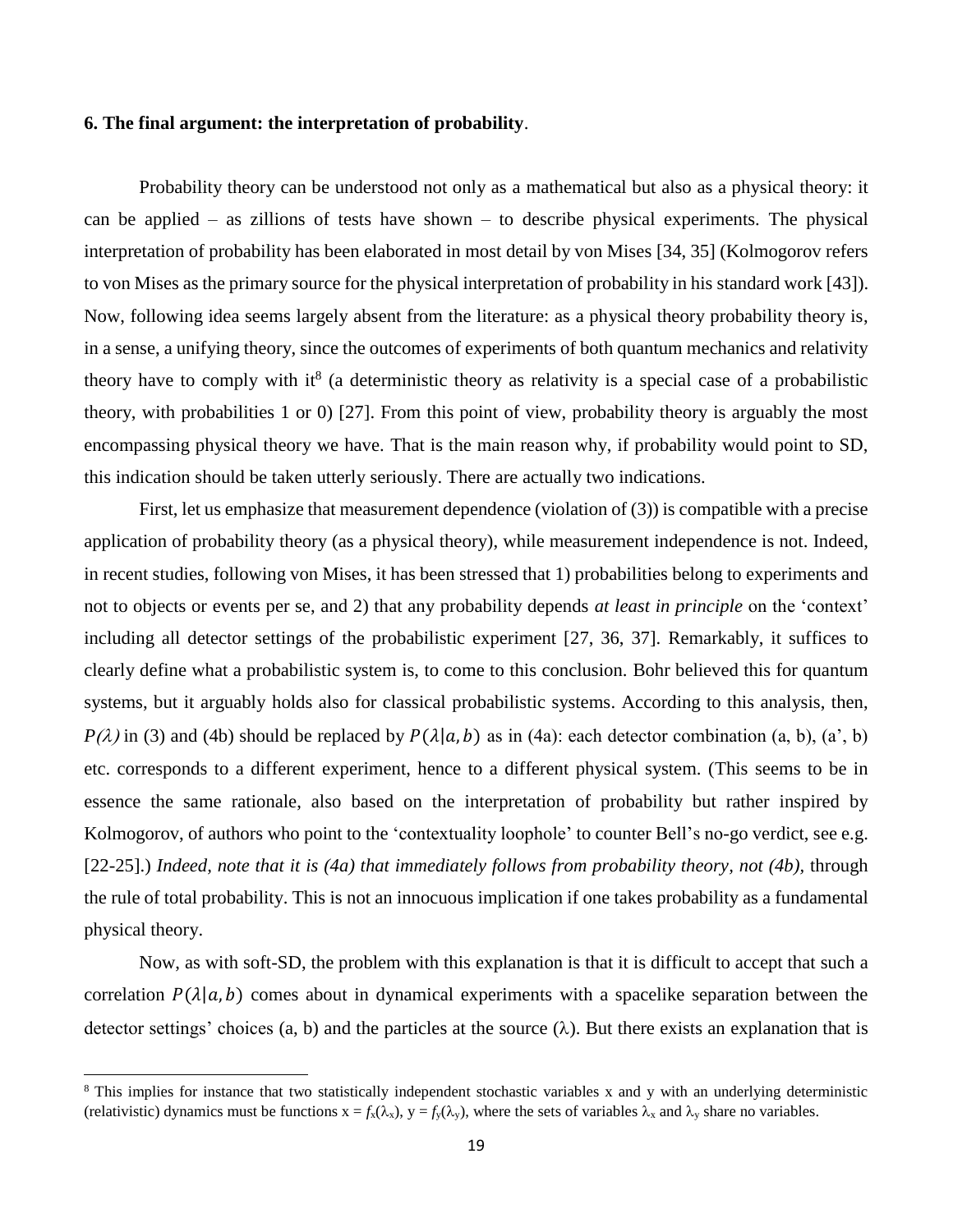fully compatible with physics, namely strong SD: in a slogan, these correlations already existed. In sum: one can de facto rely on probability theory to reject or at least doubt that (3) and (4b) are correct (since they are certainly not an immediate consequence of the calculus and physical interpretation of probability); and the ultimate justification of this rejection is given by strong SD. One might object that this is 'just metaphysics', since SD, contextuality, future input dependence are all just different interpretations of the same mathematics, namely the rejection of (3). True, but as the reader has understood, this article takes it that metaphysics and physics go hand in hand, and that the former might guide the latter (and vice versa !). SD has already led to proposals for experiments [9].

Indeed, the next indication is the following: *there are at least three questions from the interpretation of probability theory that can only be answered coherently if one assumes SD* – at least if we bar nonlocal HVs. Nonlocal HVs can also answer the three questions below, but there is a heavy suspicion that they are unphysical.

The first question is: *How to interpret probability and statistical correlation in a coherent manner?* – understood: ideally in a way valid for quantum and classical systems. In quantum field theory correlation can be explained by interaction, but for the emergence of probability no further explanation is given: probability is not reduced to something more fundamental. For classical systems, there is a whole body of literature that corroborates the view that determinism explains (classical) correlation, and, to start with, (classical) probability. Indeed, this assumption is actually a ubiquitous guidance principle in the statistical theory of causal modeling  $[44, 45]$ . On this view, probabilities as  $P(x)$  can ultimately be reduced to functions from  $\lambda$  to x, where the set of variables  $\lambda$  contains unobserved variables; the  $\lambda$  are termed the causes of x ([44], p. 26). The usual interpretation of correlation is that probabilistic dependence between variables x and y is due to common, possibly hidden, causes: either  $x(y)$  causes  $y(x)$ , or these variables share common causes  $\lambda$  (or a combination of both). Moreover, a full set  $\lambda$  of common causes can decorrelate x and y:  $P(x, y | \lambda) = (x | \lambda) P(y | \lambda)$ , often called Reichenbach's principle [44, 45]. This classic assumption goes into the condition (2) of Bell's analysis. This causal interpretation of correlation appears to always work for classical systems, and of course it also works for the billiard system of Section 4 (see examples there). For instance, it is easy to verify in this system that if one fixes all variables, the ubiquitous correlation vanishes. Now, this interpretation is believed not to work for quantum correlations, precisely because of Bell's analysis. But if one assumes SD Bell's analysis is trumped and the same explanation of correlation can be upheld for quantum systems. Clearly, the 'no-HVs' assumption of quantum mechanics does not offer a coherent explanation of probability and correlation.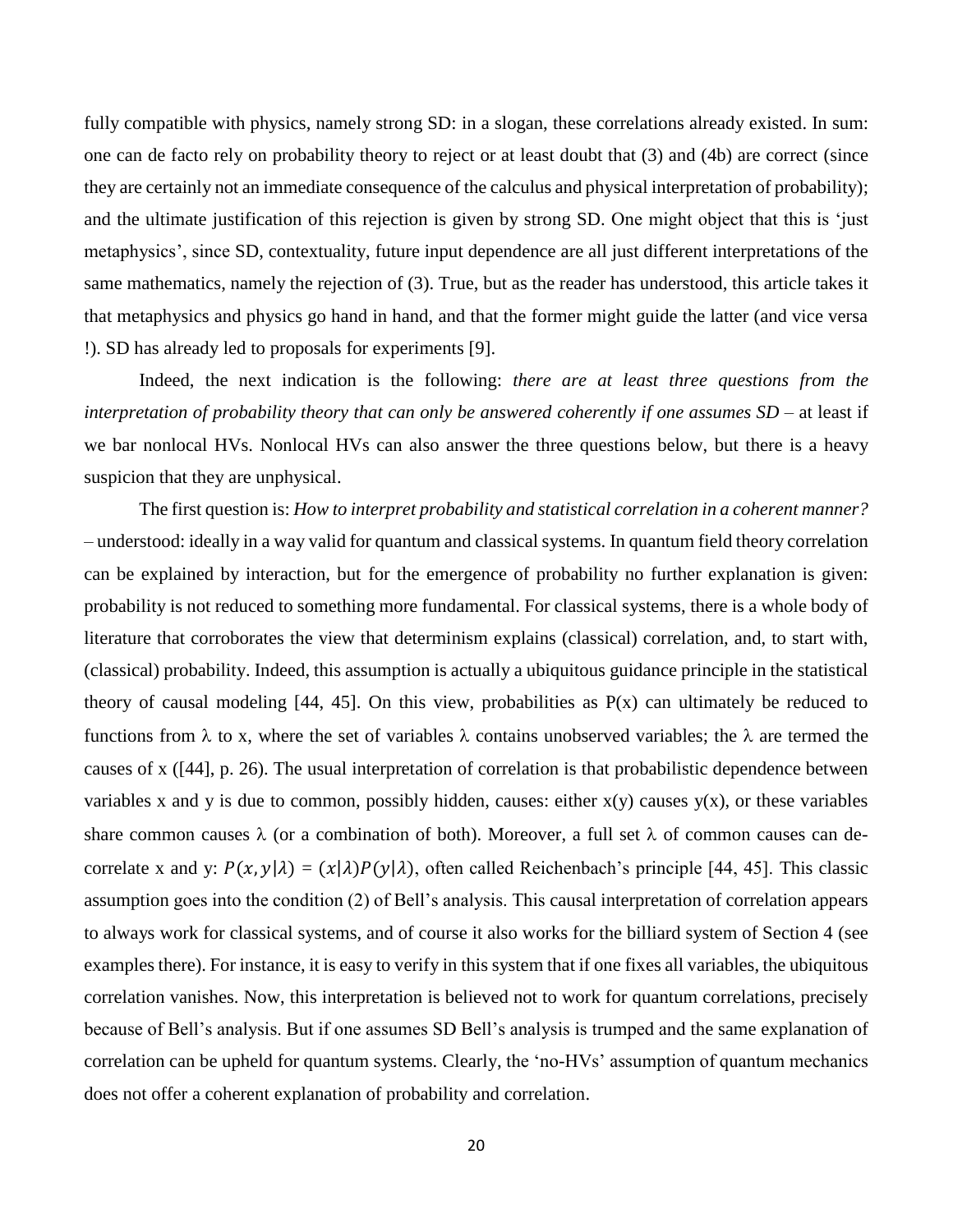The second question is: *How can one explain the ubiquitous occurrence of the Gaussian probability distribution in classical and quantum systems?* The Gaussian distribution is ubiquitous also in quantum systems [27]. The answer is well-known from applied probability and the Central Limit Theorem, sometimes considered the 'unofficial sovereign of probability theory' [46]. This theorem states that (under broad conditions, notably the Lindeberg condition) any random variable that is the average, i.e. the weighted sum, of many independent random variables, has a normal distribution independently of the distribution of the contributing variables. So the answer to our question is immediate for classical systems: many variables are the average, i.e. a (sum) function, of many other variables, hidden or not; in other words, they are caused by many (hidden) variables  $\lambda$ ; and therefore they are normally distributed by the Central Limit Theorem. On the Copenhagen orthodoxy this explanation does not work for quantum Gaussians, but that is again only if one dismisses SD. SD allows one to offer the same explanation in the quantum and classical domain. Just as for question 1, superdeterministic HVs, or hidden causes if one prefers, provide the explanation.

The third question is closely related to Bell's theorem and to one of the greatest current challenges of physics: *Are there degrees of freedom that could unify (in the usual sense) quantum field theories (QFT) and general relativity (GR), and if so, can we specify them (even a little more, qualitatively)?* Of course, our answer will necessarily be speculative<sup>9</sup>. But in the present context it is relevant that an answer can be given based on *bona fide* physics, and coherent with the interpretation of quantum mechanics and probability discussed in this article. Unification of two theories in the usual sense means that the master equations (laws) of both theories can be derived, as special cases, from more general equations, so that the variables of these two theories can be reduced to the degrees of freedom of the unified theory. In Section 3 we discussed this type of reduction (cf. Figure 1). We also have such a reduction of the variables of say optics and magnetism, which all can be expressed in function of the degrees of freedom of Maxwell's electromagnetism. If unification in this sense is possible for QFT, the unified theory (a ToE) should be a HVT, by the above definition of unification. Most likely it should also be a local HVT, since it needs to give rise to GR that is incompatible with nonlocal, i.e. superluminal influences. Ergo, by Bell's theorem, the natural conclusion is that the degrees of freedom that could unify QFT and GR must be part of a superdeterministic theory. It is widely assumed that such a ToE should describe the Big Bang or instants closely after, the Planck epoch. Note that its variables largely qualify as lying in the overlap of

 $\overline{\phantom{a}}$ 

<sup>&</sup>lt;sup>9</sup> If one finds our answer too speculative, note that to come to our final conclusion it is enough that the first two questions are answered.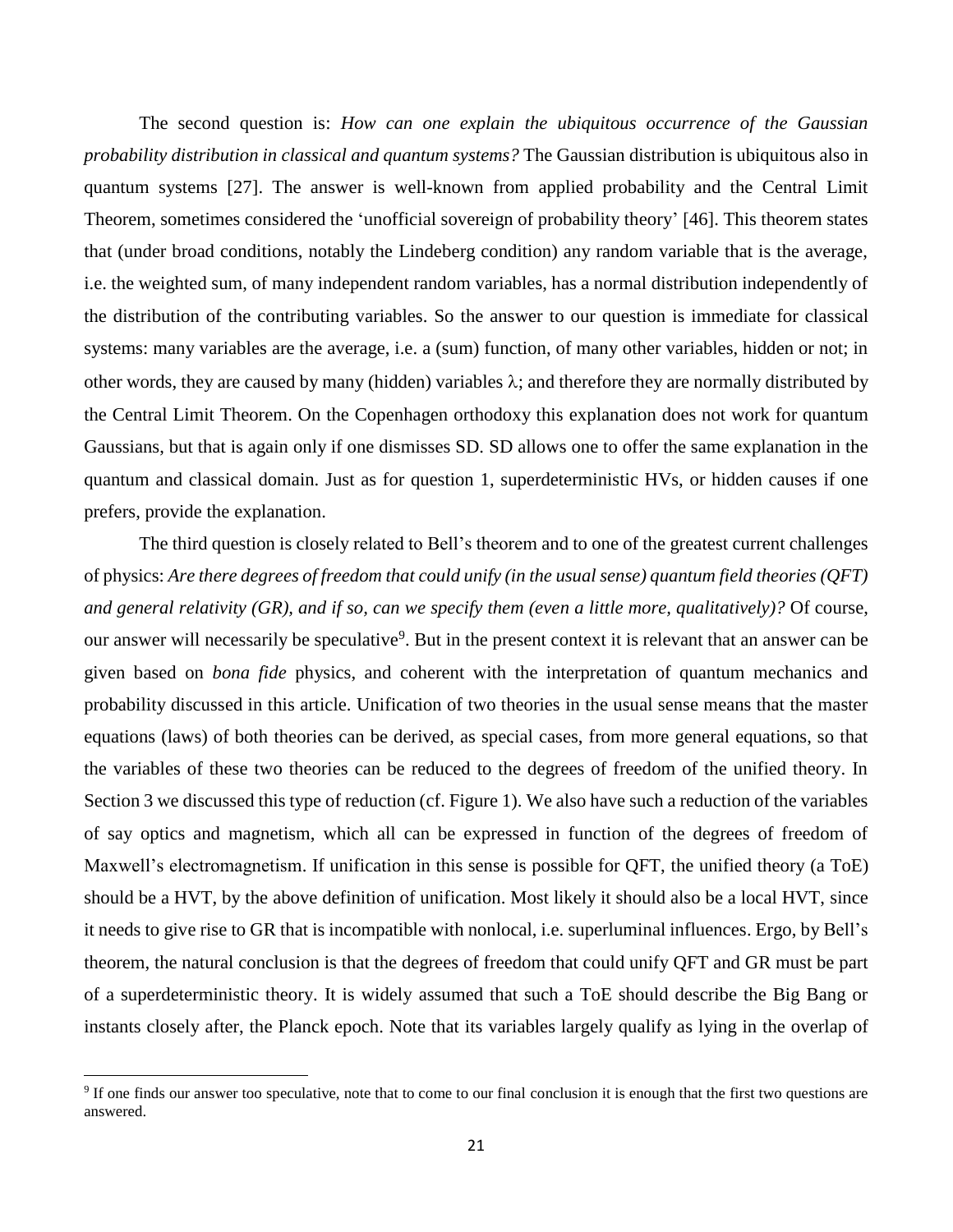the backward light cones of any Bell experiment, and therefore as variables that can, in principle, violate Eq. (3) and thus provide a solution for Bell's no-go verdict. To the contrary, the 'no-HVs' assumption seems to leave Bell's theorem rather as an obstacle to the unification of GR and QFT.

In conclusion, three foundational questions can only be answered by the assumption of superdeterministic HVs; the no-HVs assumption remains powerless to answer them. (If a superdeterministic HVT for quantum mechanics can be built, as we assume<sup>10</sup>, then any questions that quantum mechanics can answer can be answered by the superdeterministic HVT.) True, the three questions and answers are not fully part of physics proper. Nevertheless, also in philosophy of physics one usually adopts those principles and theories (if well-embedded in physics) that can answer the most questions. We believe this puts SD ahead of its competitors, at least as a guiding principle for building new theories.

## **7. Conclusion**.

The aim of this article was to make some aspects of superdeterminism more intuitive, and to add some clarification to debates in the literature. We introduced the distinction between soft and strong superdeterminism: two very different conceptions of how to understand measurement dependence, i.e. the violation of Eq. (3), the defining feature of superdeterminism. We argued that soft-superdeterministic HVTs are possible as effective theories involving effective degrees of freedom  $\lambda^*$ . To justify that such effective HVTs can be constructed, we assumed the existence of an ab-initio ToE with variables  $\lambda$ , arguably strongly-superdeterministic, which relate to the  $\lambda^*$  via  $P(\lambda^*|a, b) = \sum_{\lambda} P(\lambda^*|a, b, \lambda) P(\lambda|a, b)$ (Eq. (6)). Others have invoked 'future input dependence' to explain measurement dependence [11, 12], but this may be an unnecessary move if (strong) superdeterminism suffices as an explanation. Next, we argued that the No Science objection against superdeterminism can be rebutted by noting that in a deterministic universe statistical dependence can exist as a matter of principle, but be undetectable for all practical purposes. We illustrated this claim in a probabilistic model system with deterministic dynamics, namely a billiard game. Further we succinctly presented our view on the No Free Will and Conspiracy objections – emphasizing that these are metaphysically loaded, and that therefore it is necessary to study

 $\overline{\phantom{a}}$ 

<sup>&</sup>lt;sup>10</sup> Based, notably, on the proof given in [3].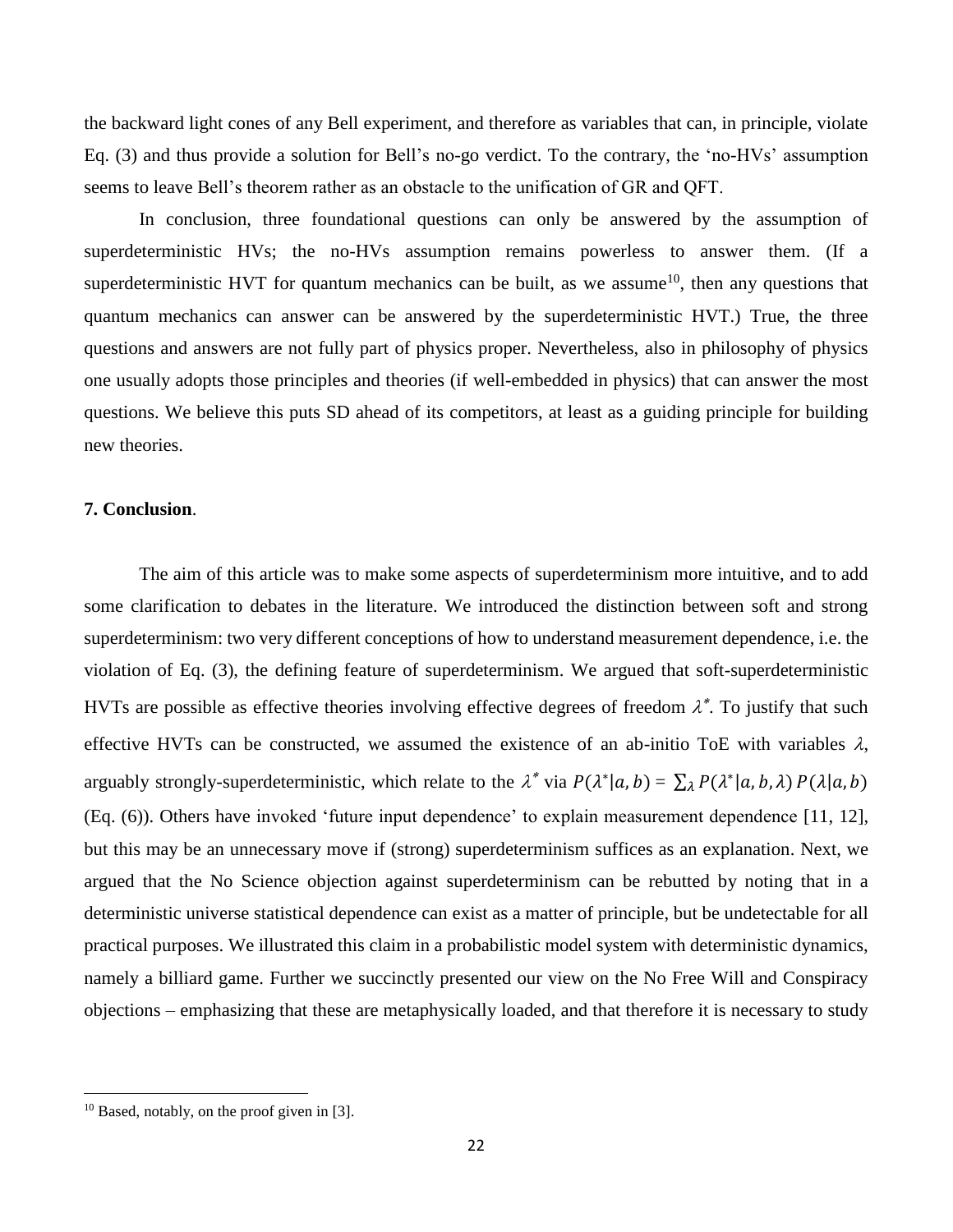them through the lens of cogent theories of philosophy and neuroscience. Finally, we argued that the interpretation of probability theory privileges superdeterminism over its main competitors.

### **Appendix. Numerical data for the billiard simulations**.

Here we provide the numerical data for the billiard simulations presented in Section 4. Figure 2 is an on-scale drawing of the billiard table at simulation time  $t = 0$ , containing 11 balls at rest with radius 20 (all parameters are in arbitrary units). Other parameters of the experiment:

- Dimensions of the table: 600 x 300
- Elength of a time tick: 0.1 (experiments can run till  $t = 250, 500, 1000$  etc., cf. text)
- $\bullet$  Initial positions of the balls (given as  $(x, y)$  coordinates of the balls' centers assuming that  $(0, 0)$ is the lower left corner of the table):
	- o green cue ball:  $(200, 155 \pm \epsilon)$ ,  $\epsilon = 3$  (uniform distribution, cf. text)
	- o other balls: (300, 150), (340, 120), (340, 180), (380, 210), (380, 150), (380, 90), (420, 240) [red ball], (420, 180), (420, 120), (420, 60)
- Initial velocity of the green ball:  $(v_x, v_y) = (20, 0)$
- Positions of the test squares (given as  $(x_1, y_1)$  upper left corner, and  $(x_2, y_2)$  lower right corner):
	- o (150, 270), (240, 180)
	- o (430, 120), (520, 30)

For the experiment of Figure 4 (Brownian motion), all the positions of all balls are uniformly distributed with  $x \in [20, 580]$  and  $y \in [20, 280]$  (intersections of the balls are not allowed). The initial velocities are distributed uniformly such that  $v_x \in [-20, 20]$  and  $v_y \in [-20, 20]$ .

#### **References**.

[1] Shimony, A., M. A. Horne and J. F. Clauser (1976), "Comment on 'The theory of local beables'". Epistemological Letters, 13(1).

[2] Bell, J. (1981), "Bertlmann's socks and the nature of reality", Journal de Physique (Colloques), 42 (C2), 41-62.

[3] Brans, C. H. (1988), "Bell's theorem does not eliminate fully causal hidden variables," International Journal of Theoretical Physics 27, 219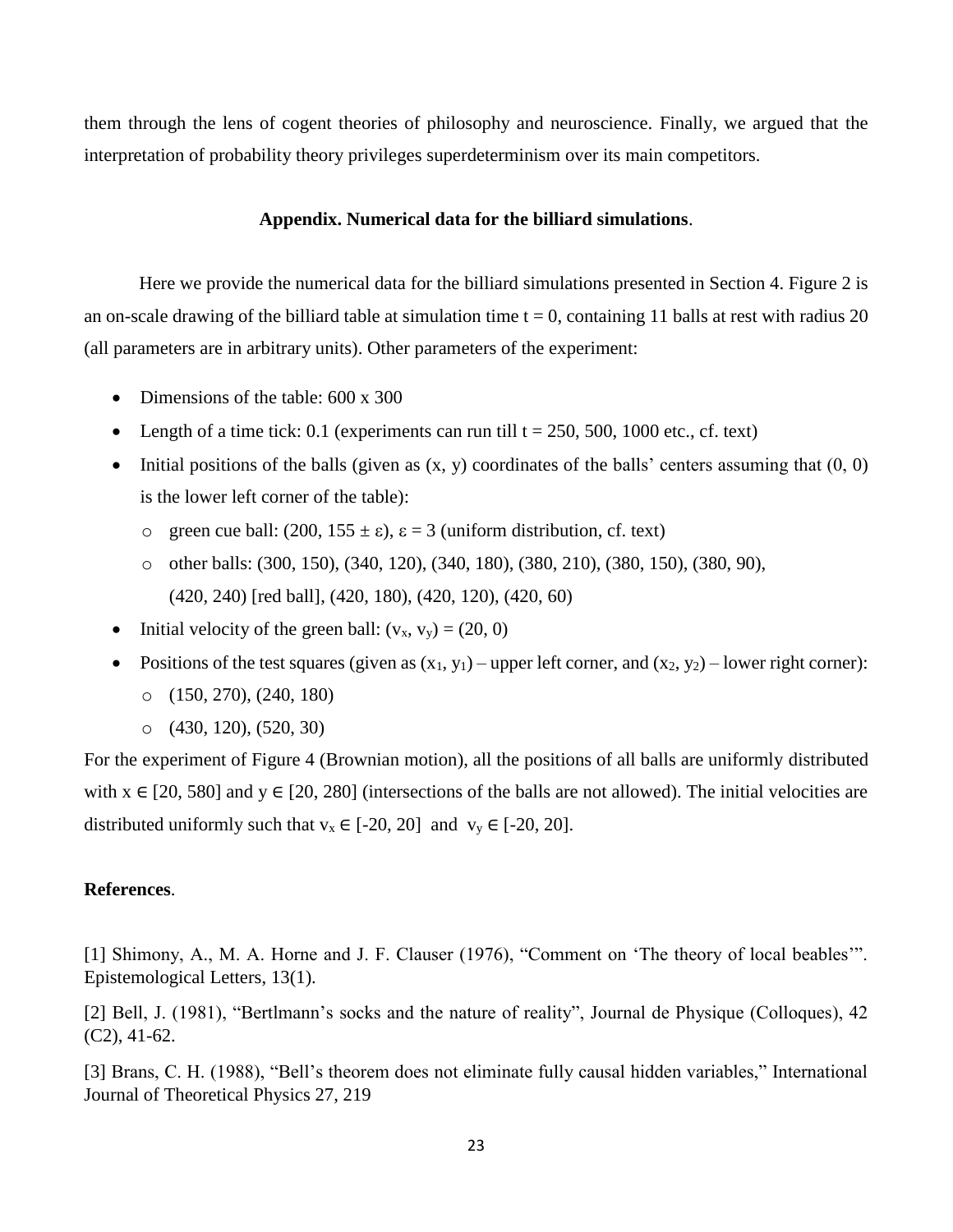[4] 't Hooft, G. (2014), "Physics on the boundary between classical and quantum mechanics", Journal of Physics: Conference Series, 504, 012003

[5] 't Hooft, G. (2016), The Cellular Automaton Interpretation of Quantum Mechanics, Fundamental Theories of Physics. Springer International Publishing, New York

[6] 't Hooft, G. (2017), "Free Will in the Theory of Everything", arXiv:1709.02874 [quant-ph]

[7] 't Hooft, G. (2019), "The ontology conservation law as an alternative to the many world interpretation of quantum mechanics". In: Proceedings of the Current Problems in Theoretical Physics, at the Conference PAFT2019, Vietri sul Mare, Salerno, Italy, 13–17 April , 2019. http:// arXiv. org/ 1904. 12364

[8] 't Hooft, G. (2021), "Fast Vacuum Fluctuations and the Emergence of Quantum Mechanics", arXiv:2010.02019 [quant-ph]

[9] Hossenfelder, S. (2011), "Testing super-deterministic hidden variables theories," Found. Phys. 41, 1521 [arXiv:1105.4326 [quant-ph]].

[10] Hossenfelder, S. (2020), "Superdeterminism: A Guide for the Perplexed", arXiv:2010.01324 [quantph].

[11] Hossenfelder, S., T. Palmer (2020), "Rethinking Superdeterminism," Front. Phys. 8, 139 [arXiv:1912.06462 [quant-ph]].

[12] Donadi S. and Hossenfelder S. (2021), "A Toy Model for Local and Deterministic Wave-function Collapse", arXiv:2010.01327 [quant-ph]

[13] Elze, H-T. (2020), Are quantum spins but small perturbations of ontological Ising spins? Found. Phys., 50(12), 1875-1893

[14] Elze, H-T. (2016), Quantum features of natural cellular automata, Journal of Physics: Conference Series 701, 01201

[15] Elze, H-T. (2015), Are nonlinear discrete cellular automata compatible with quantum mechanics? J. Phys.: Conf. Ser. 631, 012069

[16] Elze, H-T. (2014), Action principle for cellular automata and the linearity of quantum mechanics, Phys. Rev. A 89, 012111

[17] Wood, C. J., R.W. Spekkens (2015), "The lesson of causal discovery algorithms for quantum correlations: Causal explanations of Bell-inequality violations require fine-tuning, New J. Phys. 17, 033002 [arXiv:1208.4119 [quant-ph]].

[18] Bendersky, A., G. Senno, G. de la Torre, S. Figueira, A. Acin (2017), "Non-signaling deterministic models for non-local correlations have to be uncomputable," Phys. Rev. Lett. 118, 130401

[19] Ciepielewski, G. S., E. Okon, D. Sudarsky (2020), "On Superdeterministic Rejections of Settings Independence," arXiv:2008.00631 [quant-ph].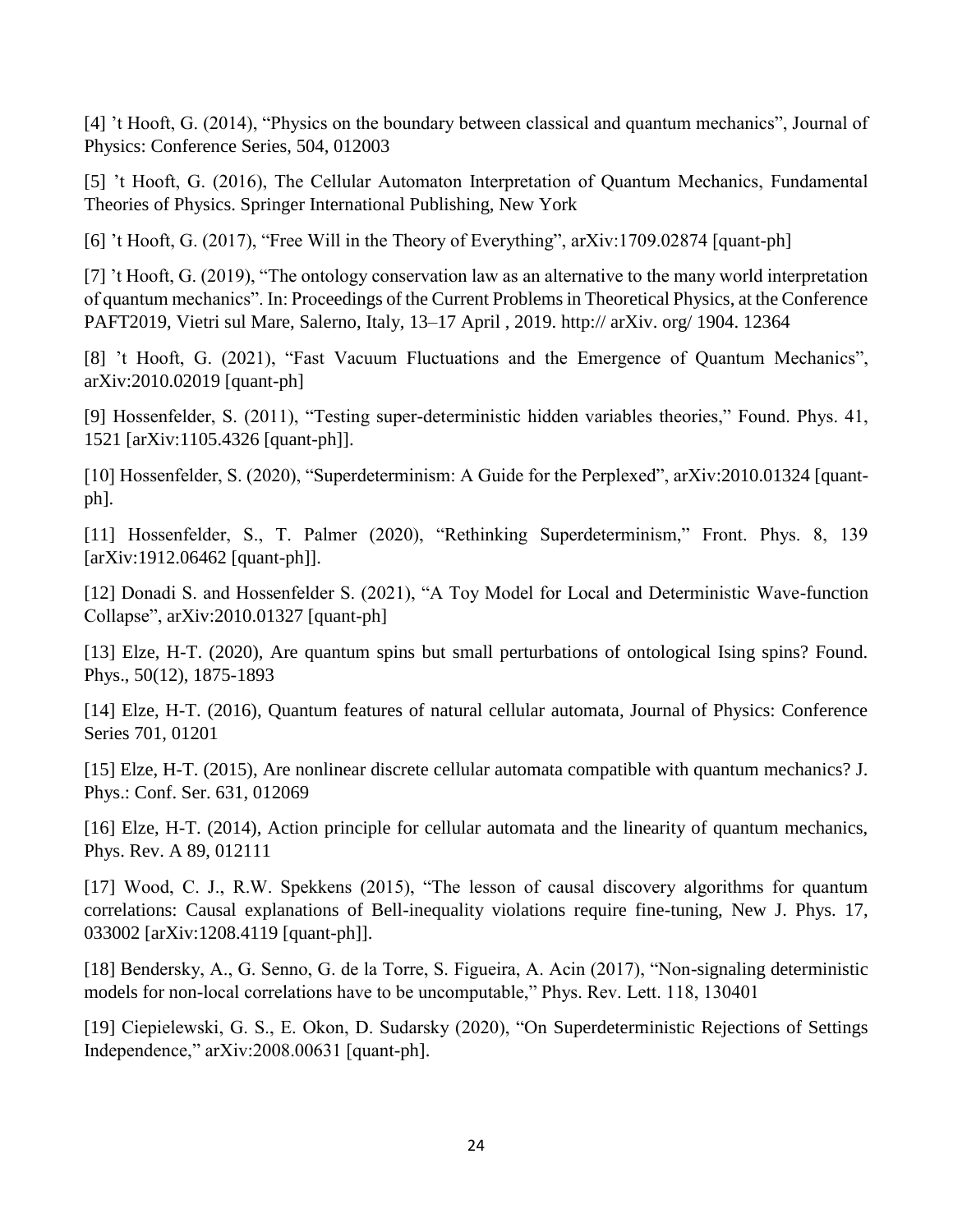[20] Chen, E.K. (2021), "Bell's theorem, quantum probabilities, and superdeterminism", in E. Knox & A. Wilson (eds.) The Routledge Companion to Philosophy of Physics, Routledge.

[21] Baas, A., B. Le Bihan (2021), "What does the world look like according to superdeterminism", British Journal for the Philosophy of Science, doi/10.1086/714815

[22] Khrennikov, A. (2008), Interpretations of Probability. de Gruyter, Berlin

[23] Khrennikov,A.: Bell's inequality: Physics meets Probability,<https://arxiv.org/abs/0709.3909>

[24] Nieuwenhuizen, T. M. (2011), "Is the contextuality loophole fatal for the derivation of Bell Inequalities?", Found. Phys. 41, 580

[25] Cetto, A.M., A. Valdés-Hernández and L. de la Peña (2011), "On the Spin Projection Operator and the Probabilistic Meaning of the Bipartite Correlation Function", Found Phys (2020) 50:27-39

[26] Vervoort, L. (2013), "Bell's Theorem: Two Neglected Solutions", Foundations of Physics 43, 769- 791

[27] Vervoort, L. (2019), "Probability Theory as a Physical Theory Points to Superdeterminism", Entropy, 21(9), 848 (1-13)

[28] Bell, J. (1964), "On the Einstein-Podolsky-Rosen Paradox", Physics, 1, 195-200

[29] Goldstein, S. (2021), "Bohmian Mechanics", The Stanford Encyclopedia of Philosophy (Fall 2021 Edition), Edward N. Zalta (ed.), URL = <https://plato.stanford.edu/archives/fall2021/entries/qm-bohm/>.

[30] Vervoort, L. (2018), "Are Hidden-Variable Theories for Pilot-Wave Systems Possible?", Foundations of Physics, Vol 48-7, pp. 803-826

[31] Hall, M. J. W. (2016), "The significance of measurement independence for Bell inequalities and locality," in At the Frontier of Spacetime, 189-204 [arXiv:1511.00729 [quant-ph]].

[32] Scheidl, T., R. Ursin, J. Kofler, S. Ramelow, X. Ma, T. Herbst, L. Ratschbacher, A. Fedrizzi, N. Langford, T. Jennewein, and A. Zeilinger (2010), 'Violation of local realism with freedom of choice', PNAS 107, 19708

[33] Bell, J., J. F. Clauser, M. A. Horne, and A. Shimony (1985), "An Exchange on Local Beables," Dialectica 39, 85–110.

[34] Von Mises, R. Probability, Statistics and Truth, 2nd ed.; Dover Publications: New York, NY, USA, 1981.

[35] Von Mises, R. Mathematical Theory of Probability and Statistics; Academic Press: New York, NY, USA, 1964.

[36] Vervoort, L. (2010), A detailed interpretation of probability, and its link with quantum mechanics, arXiv:1011.6331.